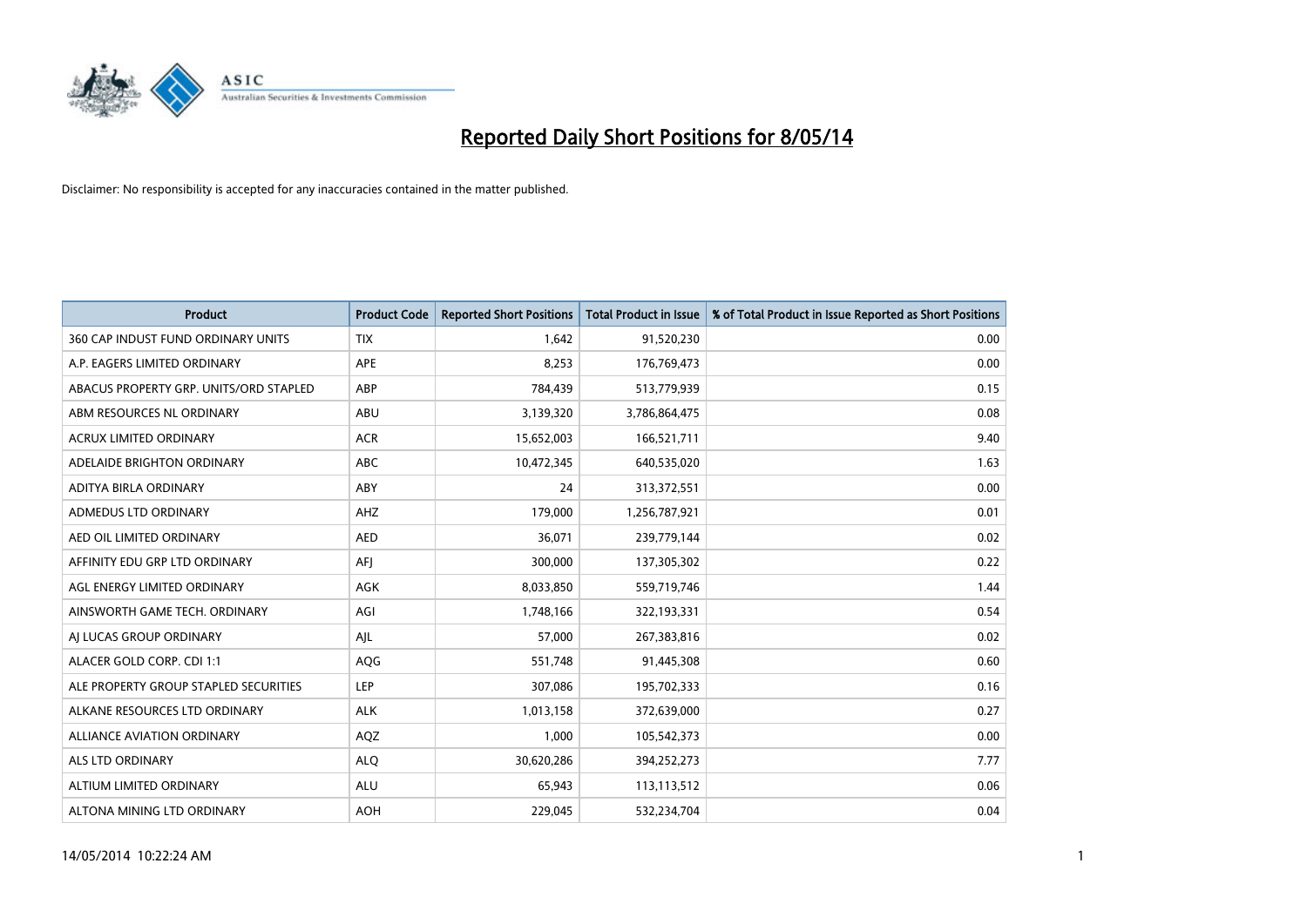

| <b>Product</b>                          | <b>Product Code</b> | <b>Reported Short Positions</b> | <b>Total Product in Issue</b> | % of Total Product in Issue Reported as Short Positions |
|-----------------------------------------|---------------------|---------------------------------|-------------------------------|---------------------------------------------------------|
| ALUMINA LIMITED ORDINARY                | <b>AWC</b>          | 78,000,918                      | 2,806,225,615                 | 2.78                                                    |
| AMCOM TELECOMM. ORDINARY                | AMM                 | 1,186,860                       | 245,322,894                   | 0.48                                                    |
| AMCOR LIMITED ORDINARY                  | <b>AMC</b>          | 3,661,875                       | 1,206,684,923                 | 0.30                                                    |
| AMP CAPITAL CHINA ORDINARY UNITS        | AGF                 | 10,042,208                      | 374,593,484                   | 2.68                                                    |
| AMP LIMITED ORDINARY                    | AMP                 | 42.594.474                      | 2,957,737,964                 | 1.44                                                    |
| ANSELL LIMITED ORDINARY                 | <b>ANN</b>          | 4,687,055                       | 152,937,881                   | 3.06                                                    |
| ANTARES ENERGY LTD ORDINARY             | <b>AZZ</b>          | 731,650                         | 255,000,000                   | 0.29                                                    |
| ANZ BANKING GRP LTD ORDINARY            | ANZ                 | 10,021,478                      | 2,744,118,670                 | 0.37                                                    |
| APA GROUP STAPLED SECURITIES            | APA                 | 20,897,245                      | 835,750,807                   | 2.50                                                    |
| APN NEWS & MEDIA ORDINARY               | <b>APN</b>          | 928,714                         | 1,029,041,356                 | 0.09                                                    |
| AQUARIUS PLATINUM. ORDINARY             | <b>AQP</b>          | 10,180,987                      | 488,103,453                   | 2.09                                                    |
| AQUILA RESOURCES ORDINARY               | <b>AQA</b>          | 7,181,664                       | 411,804,442                   | 1.74                                                    |
| ARAFURA RESOURCE LTD ORDINARY           | <b>ARU</b>          | $\overline{2}$                  | 441,270,644                   | 0.00                                                    |
| ARB CORPORATION ORDINARY                | <b>ARP</b>          | 1,560,069                       | 72,493,302                    | 2.15                                                    |
| ARDENT LEISURE GROUP STAPLED SECURITIES | AAD                 | 3,536,966                       | 405,055,708                   | 0.87                                                    |
| ARENA REIT. ORDINARY UNITS              | ARF                 | 33,164                          | 211,495,653                   | 0.02                                                    |
| ARISTOCRAT LEISURE ORDINARY             | <b>ALL</b>          | 8,271,268                       | 551,418,047                   | 1.50                                                    |
| ARRIUM LTD ORDINARY                     | ARI                 | 31,086,323                      | 1,366,183,142                 | 2.28                                                    |
| ASCIANO LIMITED ORDINARY                | <b>AIO</b>          | 9,446,322                       | 975,385,664                   | 0.97                                                    |
| ASG GROUP LIMITED ORDINARY              | ASZ                 | 568,838                         | 206,720,839                   | 0.28                                                    |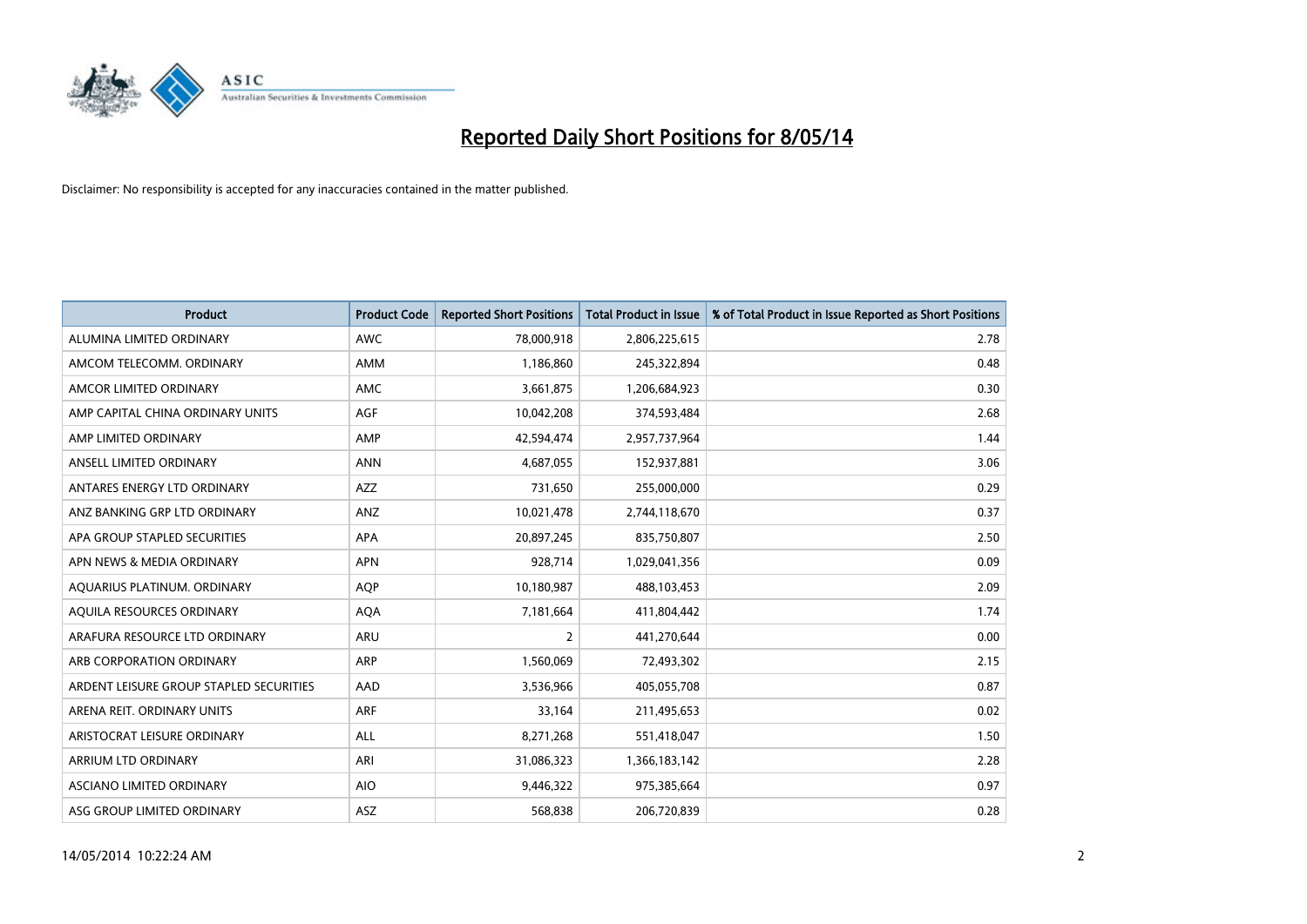

| <b>Product</b>                            | <b>Product Code</b> | <b>Reported Short Positions</b> | <b>Total Product in Issue</b> | % of Total Product in Issue Reported as Short Positions |
|-------------------------------------------|---------------------|---------------------------------|-------------------------------|---------------------------------------------------------|
| ASPEN GROUP ORD/UNITS STAPLED             | <b>APZ</b>          | 33,704                          | 119,936,447                   | 0.03                                                    |
| ASTRO JAP PROP GROUP STAPLED US PROHIBIT. | AIA                 | 50,094                          | 67,211,752                    | 0.07                                                    |
| ASX LIMITED ORDINARY                      | <b>ASX</b>          | 4,912,397                       | 193,595,162                   | 2.54                                                    |
| ATLAS IRON LIMITED ORDINARY               | <b>AGO</b>          | 104,979,117                     | 915,496,158                   | 11.47                                                   |
| AUCKLAND INTERNATION ORDINARY             | AIA                 | 3,669                           | 1,190,484,097                 | 0.00                                                    |
| AURIZON HOLDINGS LTD ORDINARY             | AZJ                 | 35,903,524                      | 2,137,284,503                 | 1.68                                                    |
| <b>AURORA OIL &amp; GAS ORDINARY</b>      | <b>AUT</b>          | 1,775,369                       | 448,785,778                   | 0.40                                                    |
| AUSDRILL LIMITED ORDINARY                 | ASL                 | 27,834,043                      | 312,277,224                   | 8.91                                                    |
| AUSENCO LIMITED ORDINARY                  | AAX                 | 4,011,155                       | 168,449,799                   | 2.38                                                    |
| <b>AUSTAL LIMITED ORDINARY</b>            | ASB                 | 310,668                         | 346,379,377                   | 0.09                                                    |
| AUSTBROKERS HOLDINGS ORDINARY             | <b>AUB</b>          | 5,897                           | 59,955,596                    | 0.01                                                    |
| AUSTIN ENGINEERING ORDINARY               | ANG                 | 1,022,789                       | 84,274,004                    | 1.21                                                    |
| AUSTRALAND PROPERTY STAPLED SECURITY      | <b>ALZ</b>          | 595,916                         | 578,984,528                   | 0.10                                                    |
| AUSTRALIAN AGRICULT, ORDINARY             | AAC                 | 3,107,805                       | 532,442,368                   | 0.58                                                    |
| <b>AUSTRALIAN EDUCATION UNITS</b>         | <b>AEU</b>          | 13                              | 205,069,661                   | 0.00                                                    |
| AUSTRALIAN INFR LTD ORDINARY              | <b>AIX</b>          | 14,364                          | 620,733,944                   | 0.00                                                    |
| AUSTRALIAN PHARM. ORDINARY                | API                 | 11,325,184                      | 488,115,883                   | 2.32                                                    |
| AUTOMOTIVE HOLDINGS ORDINARY              | <b>AHE</b>          | 378,975                         | 297,828,966                   | 0.13                                                    |
| AVEO GROUP STAPLED SECURITIES             | <b>AOG</b>          | 11,664,912                      | 500,111,460                   | 2.33                                                    |
| AWE LIMITED ORDINARY                      | AWE                 | 342,320                         | 522,696,385                   | 0.07                                                    |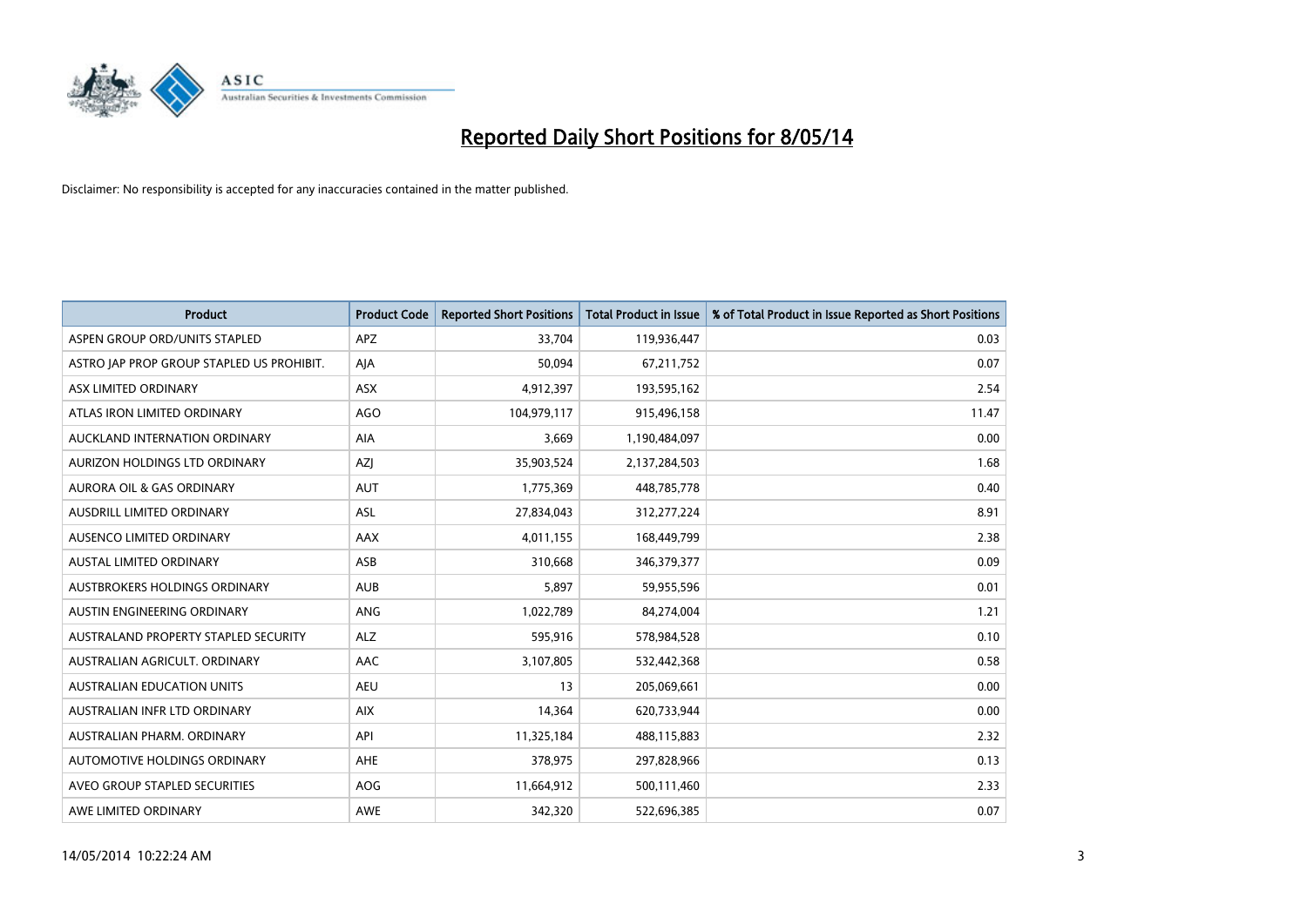

| <b>Product</b>                       | <b>Product Code</b> | <b>Reported Short Positions</b> | <b>Total Product in Issue</b> | % of Total Product in Issue Reported as Short Positions |
|--------------------------------------|---------------------|---------------------------------|-------------------------------|---------------------------------------------------------|
| <b>AZONTO PET LTD ORDINARY</b>       | <b>APY</b>          | 1                               | 1,158,625,100                 | 0.00                                                    |
| AZUMAH RESOURCES ORDINARY            | <b>AZM</b>          | 1                               | 356,189,096                   | 0.00                                                    |
| <b>BANDANNA ENERGY ORDINARY</b>      | <b>BND</b>          | 26,277,615                      | 528,481,199                   | 4.97                                                    |
| BANK OF QUEENSLAND. ORDINARY         | <b>BOQ</b>          | 3,958,833                       | 339,560,605                   | 1.17                                                    |
| <b>BANNERMAN RESOURCES ORDINARY</b>  | <b>BMN</b>          | 300,047                         | 324,938,790                   | 0.09                                                    |
| <b>BASE RES LIMITED ORDINARY</b>     | <b>BSE</b>          | 5,536,230                       | 561,840,029                   | 0.99                                                    |
| BATHURST RES LTD. ORDINARY           | <b>BRL</b>          | 11,616,589                      | 944,931,961                   | 1.23                                                    |
| <b>BC IRON LIMITED ORDINARY</b>      | <b>BCI</b>          | 1,926,693                       | 124,028,630                   | 1.55                                                    |
| BEACH ENERGY LIMITED ORDINARY        | <b>BPT</b>          | 19,541,766                      | 1,289,629,060                 | 1.52                                                    |
| BEADELL RESOURCE LTD ORDINARY        | <b>BDR</b>          | 34,566,766                      | 790,777,280                   | 4.37                                                    |
| <b>BEGA CHEESE LTD ORDINARY</b>      | <b>BGA</b>          | 548,987                         | 152,245,802                   | 0.36                                                    |
| BENDIGO AND ADELAIDE ORDINARY        | <b>BEN</b>          | 13,488,029                      | 412,695,400                   | 3.27                                                    |
| BENITEC BIOPHARMA ORDINARY           | <b>BLT</b>          | 969                             | 114,898,793                   | 0.00                                                    |
| BENTHAM IMF LTD ORDINARY             | <b>IMF</b>          | 4,456,141                       | 165,370,269                   | 2.69                                                    |
| BERKELEY RESOURCES ORDINARY          | <b>BKY</b>          | 60,659                          | 180,361,323                   | 0.03                                                    |
| BETASHARES ASX RES ETF UNITS         | <b>ORE</b>          | 517,432                         | 3,022,150                     | 17.12                                                   |
| BETASHARESCASHETF ETF UNITS          | AAA                 | 31,000                          | 8,706,147                     | 0.36                                                    |
| <b>BHP BILLITON LIMITED ORDINARY</b> | <b>BHP</b>          | 9,867,999                       | 3,211,691,105                 | 0.31                                                    |
| <b>BIGAIR GROUP LIMITED ORDINARY</b> | <b>BGL</b>          | 39,410                          | 172,872,340                   | 0.02                                                    |
| <b>BILLABONG ORDINARY</b>            | <b>BBG</b>          | 12,217,132                      | 990,370,034                   | 1.23                                                    |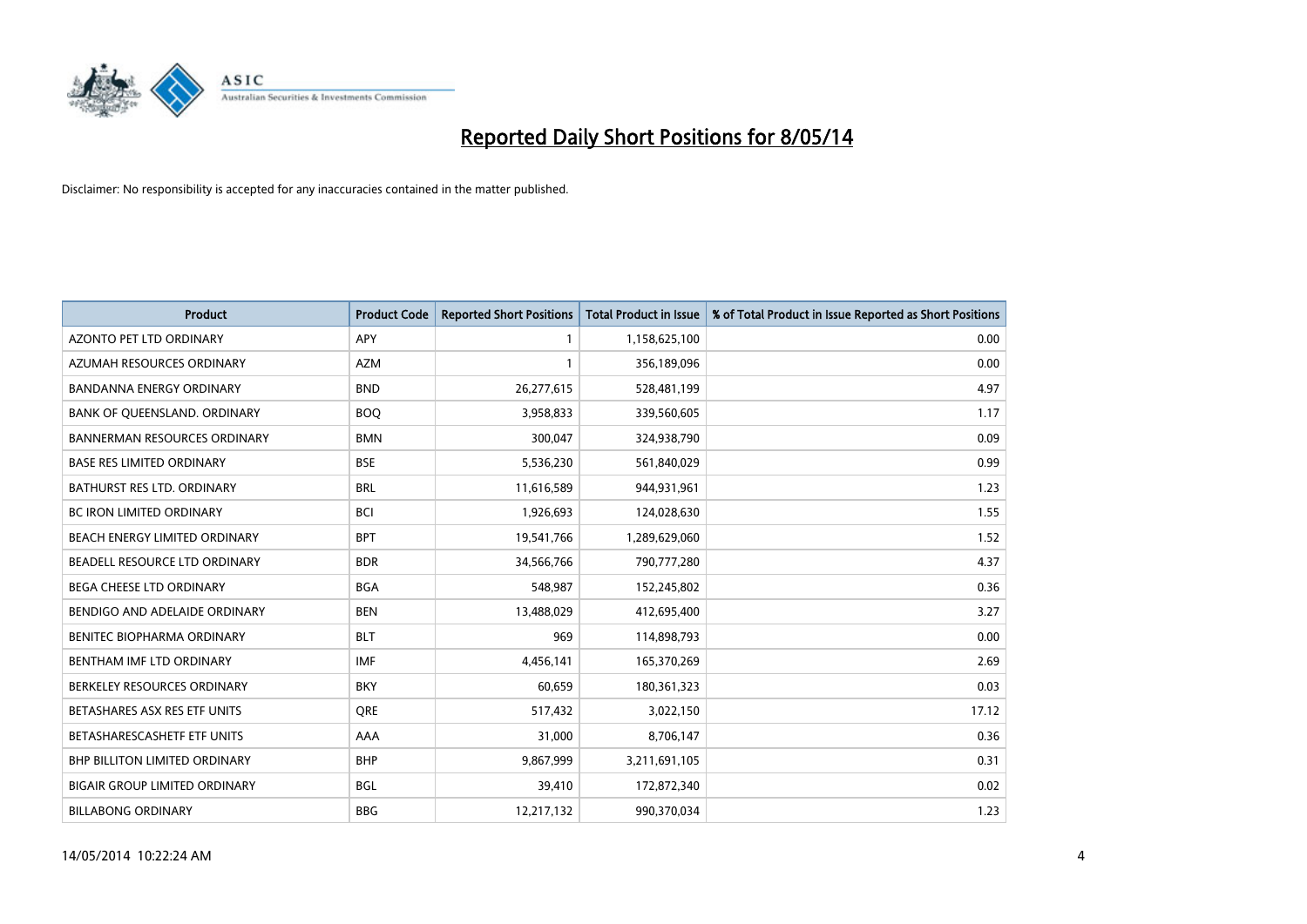

| <b>Product</b>                                | <b>Product Code</b> | <b>Reported Short Positions</b> | <b>Total Product in Issue</b> | % of Total Product in Issue Reported as Short Positions |
|-----------------------------------------------|---------------------|---------------------------------|-------------------------------|---------------------------------------------------------|
| <b>BIONOMICS LIMITED ORDINARY</b>             | <b>BNO</b>          | 118,420                         | 417,331,567                   | 0.03                                                    |
| <b>BIOXYNE LTD ORDINARY</b>                   | <b>BXN</b>          | 1,719,548                       | 200,343,101                   | 0.86                                                    |
| BIRIMIAN GOLD LTD ORDINARY                    | <b>BGS</b>          | 9,587,336                       | 864,981,654                   | 1.11                                                    |
| <b>BLACKMORES LIMITED ORDINARY</b>            | <b>BKL</b>          | 6,869                           | 17,113,392                    | 0.04                                                    |
| <b>BLACKTHORN RESOURCES ORD US PROHIBITED</b> | <b>BTR</b>          | 415,898                         | 164,285,950                   | 0.25                                                    |
| <b>BLUESCOPE STEEL LTD ORDINARY</b>           | <b>BSL</b>          | 6,420,609                       | 558,848,896                   | 1.15                                                    |
| <b>BOART LONGYEAR ORDINARY</b>                | <b>BLY</b>          | 46,671,856                      | 461,163,412                   | 10.12                                                   |
| BORAL LIMITED. ORDINARY                       | <b>BLD</b>          | 21,618,500                      | 782,736,249                   | 2.76                                                    |
| <b>BRADKEN LIMITED ORDINARY</b>               | <b>BKN</b>          | 16,555,678                      | 171,027,249                   | 9.68                                                    |
| <b>BRAMBLES LIMITED ORDINARY</b>              | <b>BXB</b>          | 1,845,626                       | 1,562,894,583                 | 0.12                                                    |
| BREVILLE GROUP LTD ORDINARY                   | <b>BRG</b>          | 2,124,099                       | 130,095,322                   | 1.63                                                    |
| <b>BRICKWORKS LIMITED ORDINARY</b>            | <b>BKW</b>          | 33,605                          | 148,038,996                   | 0.02                                                    |
| BROCKMAN MINING LTD ORDINARY                  | <b>BCK</b>          | 36                              | 8,381,982,131                 | 0.00                                                    |
| BT INVESTMENT MNGMNT ORDINARY                 | <b>BTT</b>          | 90,206                          | 282,727,073                   | 0.03                                                    |
| <b>BURU ENERGY ORDINARY</b>                   | <b>BRU</b>          | 14,514,325                      | 298,505,530                   | 4.86                                                    |
| <b>BWP TRUST ORDINARY UNITS</b>               | <b>BWP</b>          | 7,882,912                       | 634,395,195                   | 1.24                                                    |
| CABCHARGE AUSTRALIA ORDINARY                  | CAB                 | 8,825,721                       | 120,430,683                   | 7.33                                                    |
| CALIBRE GROUP LTD ORDINARY                    | <b>CGH</b>          | 2,293                           | 333,200,148                   | 0.00                                                    |
| CALTEX AUSTRALIA ORDINARY                     | <b>CTX</b>          | 1,224,651                       | 270,000,000                   | 0.45                                                    |
| CAPITOL HEALTH ORDINARY                       | CAJ                 | 296,363                         | 431,180,115                   | 0.07                                                    |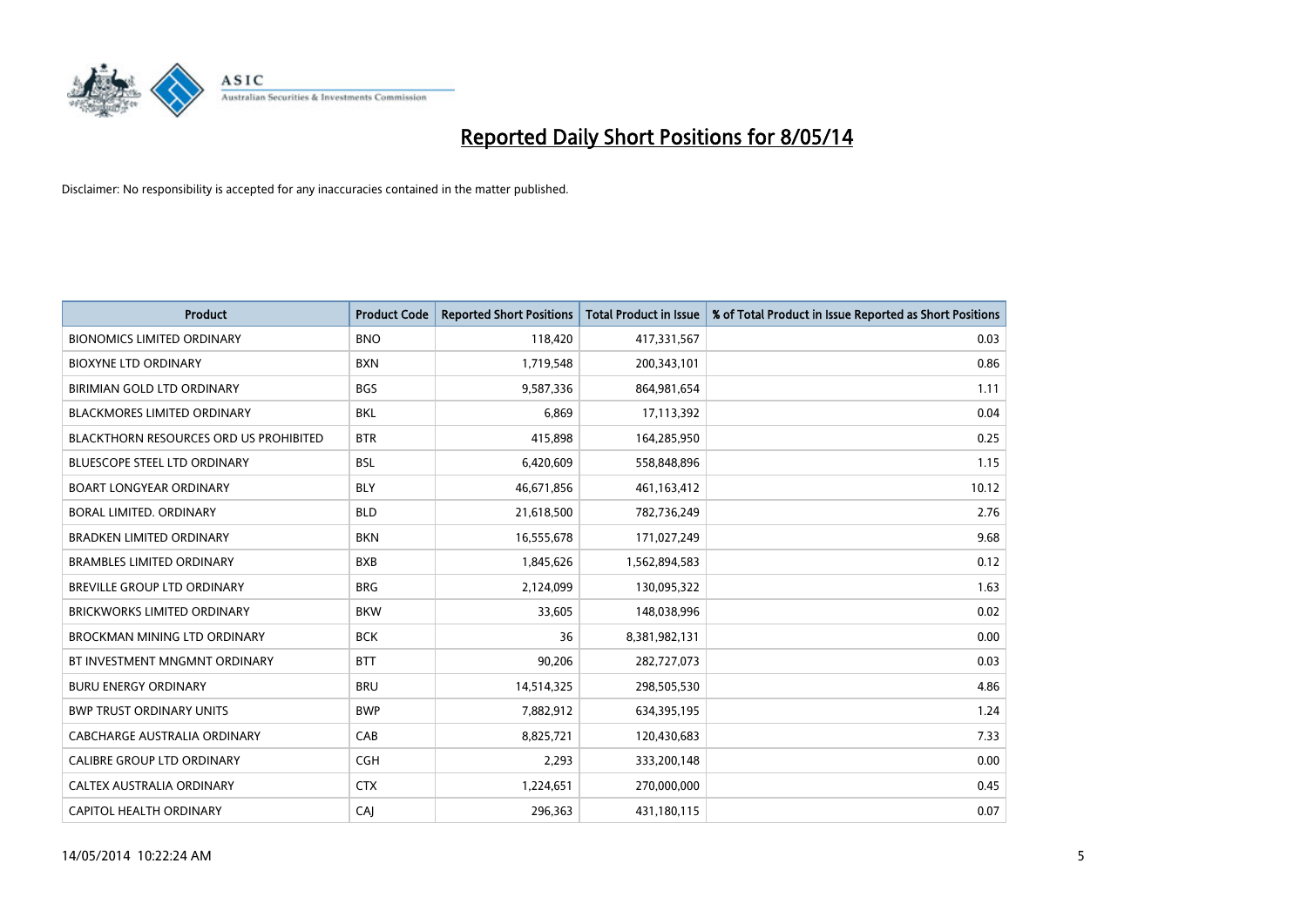

| <b>Product</b>                          | <b>Product Code</b> | <b>Reported Short Positions</b> | <b>Total Product in Issue</b> | % of Total Product in Issue Reported as Short Positions |
|-----------------------------------------|---------------------|---------------------------------|-------------------------------|---------------------------------------------------------|
| <b>CARBINE RESOURCES ORDINARY</b>       | <b>CRB</b>          | 20,000                          | 140,017,394                   | 0.01                                                    |
| <b>CARDNO LIMITED ORDINARY</b>          | <b>CDD</b>          | 6,432,387                       | 162,376,730                   | 3.96                                                    |
| <b>CARINDALE PROPERTY UNIT</b>          | <b>CDP</b>          | 124                             | 70,000,000                    | 0.00                                                    |
| CARNARVON PETROLEUM ORDINARY            | <b>CVN</b>          | 734                             | 986,565,952                   | 0.00                                                    |
| CARSALES.COM LTD ORDINARY               | <b>CRZ</b>          | 7,228,049                       | 237,803,965                   | 3.04                                                    |
| <b>CASH CONVERTERS ORDINARY</b>         | CCV                 | 11,357,946                      | 428,886,124                   | 2.65                                                    |
| CEDAR WOODS PROP. ORDINARY              | <b>CWP</b>          | 19,589                          | 73,914,844                    | 0.03                                                    |
| CENTRAL PETROLEUM ORDINARY              | <b>CTP</b>          | 547,169                         | 348,718,957                   | 0.16                                                    |
| CFS RETAIL TRUST GRP STAPLED SECURITIES | <b>CFX</b>          | 68,837,312                      | 3,018,050,810                 | 2.28                                                    |
| CHALLENGER DIV.PRO. STAPLED UNITS       | <b>CDI</b>          | 12,628                          | 214,101,013                   | 0.01                                                    |
| <b>CHALLENGER LIMITED ORDINARY</b>      | <b>CGF</b>          | 1,089,270                       | 530,862,585                   | 0.21                                                    |
| CHANDLER MACLEOD LTD ORDINARY           | <b>CMG</b>          | $\mathbf{1}$                    | 547,985,086                   | 0.00                                                    |
| CHARTER HALL GROUP STAPLED US PROHIBIT. | <b>CHC</b>          | 291,739                         | 347,925,558                   | 0.08                                                    |
| <b>CHARTER HALL RETAIL UNITS</b>        | <b>CQR</b>          | 11,995,683                      | 369,040,750                   | 3.25                                                    |
| <b>CHORUS LIMITED ORDINARY</b>          | <b>CNU</b>          | 34,204                          | 396,369,767                   | 0.01                                                    |
| CITIGOLD CORP LTD ORDINARY              | <b>CTO</b>          | 153,427                         | 1,495,764,906                 | 0.01                                                    |
| COAL OF AFRICA LTD ORDINARY             | <b>CZA</b>          | 426                             | 1,048,368,613                 | 0.00                                                    |
| <b>COALSPUR MINES LTD ORDINARY</b>      | <b>CPL</b>          | 6,146,257                       | 641,394,435                   | 0.96                                                    |
| <b>COBAR CONSOLIDATED ORDINARY</b>      | CCU                 | 100,000                         | 329,715,353                   | 0.03                                                    |
| COCA-COLA AMATIL ORDINARY               | <b>CCL</b>          | 15,643,536                      | 763,590,249                   | 2.05                                                    |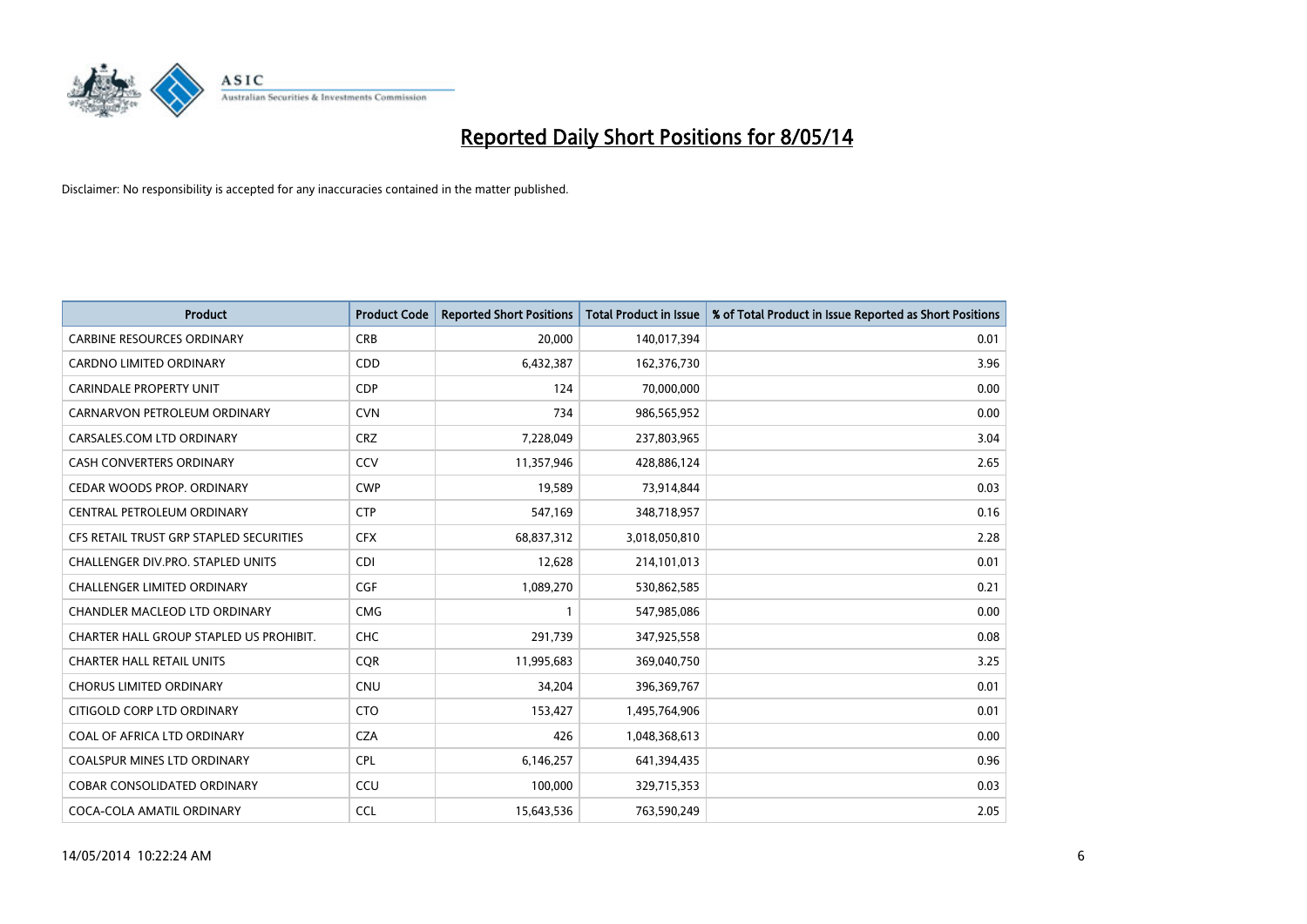

| <b>Product</b>                          | <b>Product Code</b> | <b>Reported Short Positions</b> | <b>Total Product in Issue</b> | % of Total Product in Issue Reported as Short Positions |
|-----------------------------------------|---------------------|---------------------------------|-------------------------------|---------------------------------------------------------|
| <b>COCHLEAR LIMITED ORDINARY</b>        | <b>COH</b>          | 9,692,776                       | 57,062,020                    | 16.99                                                   |
| <b>COCKATOO COAL ORDINARY</b>           | <b>COK</b>          | 167,987                         | 4,560,196,928                 | 0.00                                                    |
| <b>CODAN LIMITED ORDINARY</b>           | <b>CDA</b>          | 695,921                         | 176,969,924                   | 0.39                                                    |
| COFFEY INTERNATIONAL ORDINARY           | <b>COF</b>          | 1,917                           | 255,833,165                   | 0.00                                                    |
| <b>COLLECTION HOUSE ORDINARY</b>        | <b>CLH</b>          | 2,157,536                       | 129,717,785                   | 1.66                                                    |
| <b>COLLINS FOODS LTD ORDINARY</b>       | <b>CKF</b>          | 20,956                          | 93,000,003                    | 0.02                                                    |
| COMMONWEALTH BANK, ORDINARY             | <b>CBA</b>          | 9,353,971                       | 1,621,319,194                 | 0.58                                                    |
| <b>COMPASS RESOURCES ORDINARY</b>       | <b>CMR</b>          | 7,472                           | 1,403,744,100                 | 0.00                                                    |
| <b>COMPUTERSHARE LTD ORDINARY</b>       | <b>CPU</b>          | 11,427,730                      | 556,203,079                   | 2.05                                                    |
| <b>CORP TRAVEL LIMITED ORDINARY</b>     | <b>CTD</b>          | 100,942                         | 89,890,762                    | 0.11                                                    |
| <b>COVER-MORE GRP LTD ORDINARY</b>      | <b>CVO</b>          | 1,639,856                       | 317,750,000                   | 0.52                                                    |
| <b>CREDIT CORP GROUP ORDINARY</b>       | <b>CCP</b>          | 343,511                         | 46,131,882                    | 0.74                                                    |
| <b>CROMWELL PROP STAPLED SECURITIES</b> | <b>CMW</b>          | 16,093,027                      | 1,724,697,156                 | 0.93                                                    |
| <b>CROWE HORWATH AUS ORDINARY</b>       | <b>CRH</b>          | 709,398                         | 273,005,429                   | 0.26                                                    |
| <b>CROWN RESORTS LTD ORDINARY</b>       | <b>CWN</b>          | 3,546,091                       | 728,394,185                   | 0.49                                                    |
| <b>CSG LIMITED ORDINARY</b>             | CSV                 | 176,913                         | 278,973,075                   | 0.06                                                    |
| <b>CSL LIMITED ORDINARY</b>             | <b>CSL</b>          | 881,713                         | 480,673,173                   | 0.18                                                    |
| <b>CSR LIMITED ORDINARY</b>             | <b>CSR</b>          | 13,748,223                      | 506,000,315                   | 2.72                                                    |
| <b>CUDECO LIMITED ORDINARY</b>          | CDU                 | 9,014,148                       | 234,583,408                   | 3.84                                                    |
| DART ENERGY LTD ORDINARY                | <b>DTE</b>          | 4,559,145                       | 1,108,752,733                 | 0.41                                                    |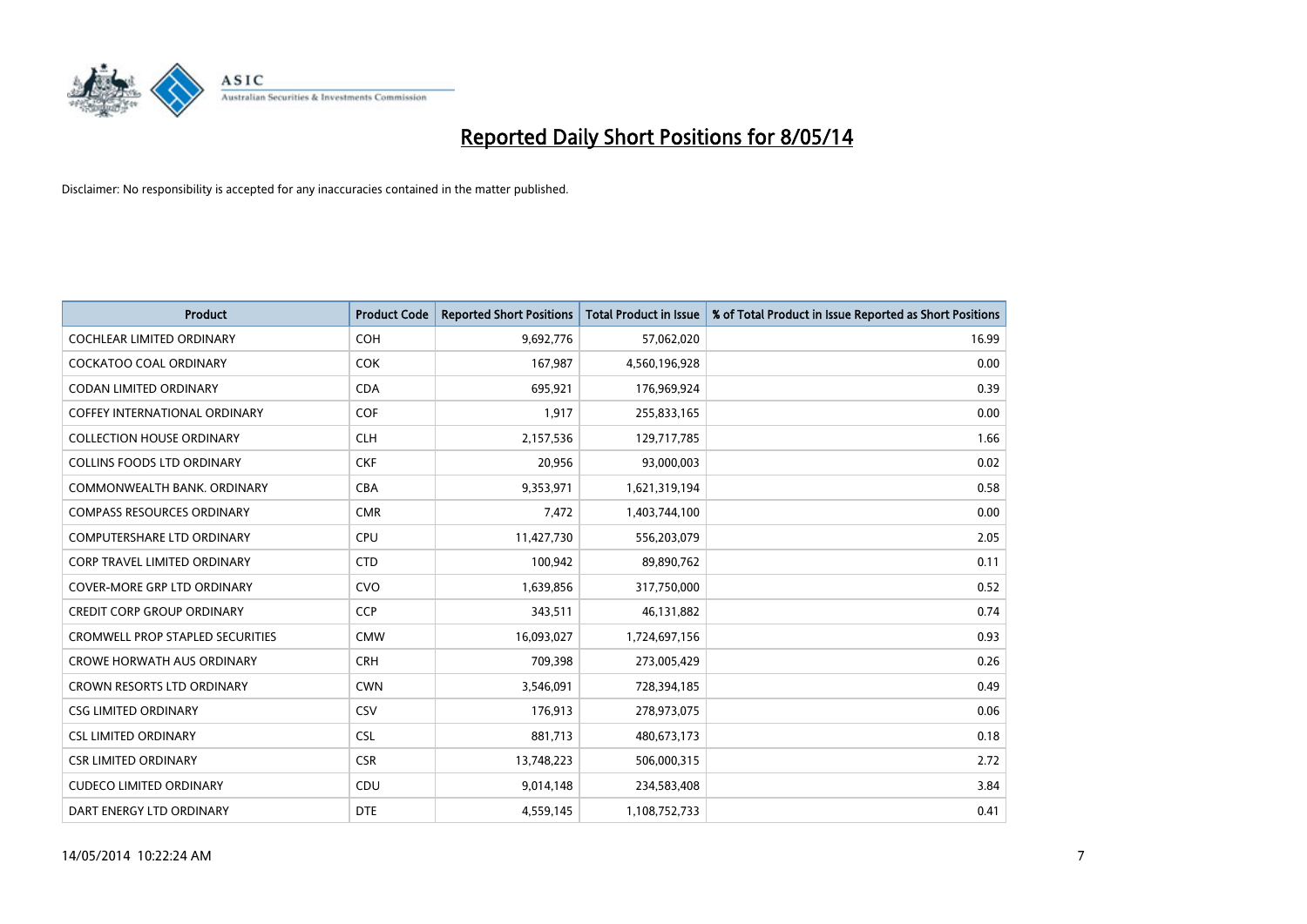

| <b>Product</b>                     | <b>Product Code</b> | <b>Reported Short Positions</b> | <b>Total Product in Issue</b> | % of Total Product in Issue Reported as Short Positions |
|------------------------------------|---------------------|---------------------------------|-------------------------------|---------------------------------------------------------|
| DATA#3 LIMITED ORDINARY            | <b>DTL</b>          | 167,235                         | 153,974,950                   | 0.11                                                    |
| DAVID JONES LIMITED ORDINARY       | <b>DIS</b>          | 9,830,680                       | 537,137,845                   | 1.83                                                    |
| DECMIL GROUP LIMITED ORDINARY      | <b>DCG</b>          | 1,741,147                       | 168,657,794                   | 1.03                                                    |
| DEEP YELLOW LIMITED ORDINARY       | <b>DYL</b>          | 840                             | 1,617,041,367                 | 0.00                                                    |
| DEXUS PROPERTY GROUP STAPLED UNITS | <b>DXS</b>          | 11,613,876                      | 5,433,110,810                 | 0.21                                                    |
| DICK SMITH HLDGS ORDINARY          | <b>DSH</b>          | 14,411,374                      | 236,511,364                   | 6.09                                                    |
| DISCOVERY METALS LTD ORDINARY      | <b>DML</b>          | 1,891,610                       | 560,034,418                   | 0.34                                                    |
| DOMINO PIZZA ENTERPR ORDINARY      | <b>DMP</b>          | 1,871,743                       | 85,915,713                    | 2.18                                                    |
| DONACO INTERNATIONAL ORDINARY      | <b>DNA</b>          | 1,868,287                       | 430,516,312                   | 0.43                                                    |
| DOWNER EDI LIMITED ORDINARY        | <b>DOW</b>          | 14,688,940                      | 435,399,975                   | 3.37                                                    |
| DRAGON MINING LTD ORDINARY         | <b>DRA</b>          | 147                             | 88,840,613                    | 0.00                                                    |
| DRILLSEARCH ENERGY ORDINARY        | <b>DLS</b>          | 14,223,630                      | 432,965,895                   | 3.29                                                    |
| DUET GROUP STAPLED US PROHIBIT.    | <b>DUE</b>          | 12,908,334                      | 1,317,809,323                 | 0.98                                                    |
| DULUXGROUP LIMITED ORDINARY        | <b>DLX</b>          | 2,140,747                       | 381,093,950                   | 0.56                                                    |
| <b>DWS LTD ORDINARY</b>            | <b>DWS</b>          | 6,450                           | 132,362,763                   | 0.00                                                    |
| ECHO ENTERTAINMENT ORDINARY        | EGP                 | 38,697,438                      | 825,672,730                   | 4.69                                                    |
| ELDERS LIMITED ORDINARY            | <b>ELD</b>          | 19,715,545                      | 455,013,329                   | 4.33                                                    |
| ELEMENTAL MINERALS ORDINARY        | <b>ELM</b>          | 170,287                         | 303,263,391                   | 0.06                                                    |
| <b>EMECO HOLDINGS ORDINARY</b>     | <b>EHL</b>          | 13,393,692                      | 599,675,707                   | 2.23                                                    |
| <b>ENDEAVOUR MIN CORP CDI 1:1</b>  | <b>EVR</b>          | 64,697                          | 58,567,618                    | 0.11                                                    |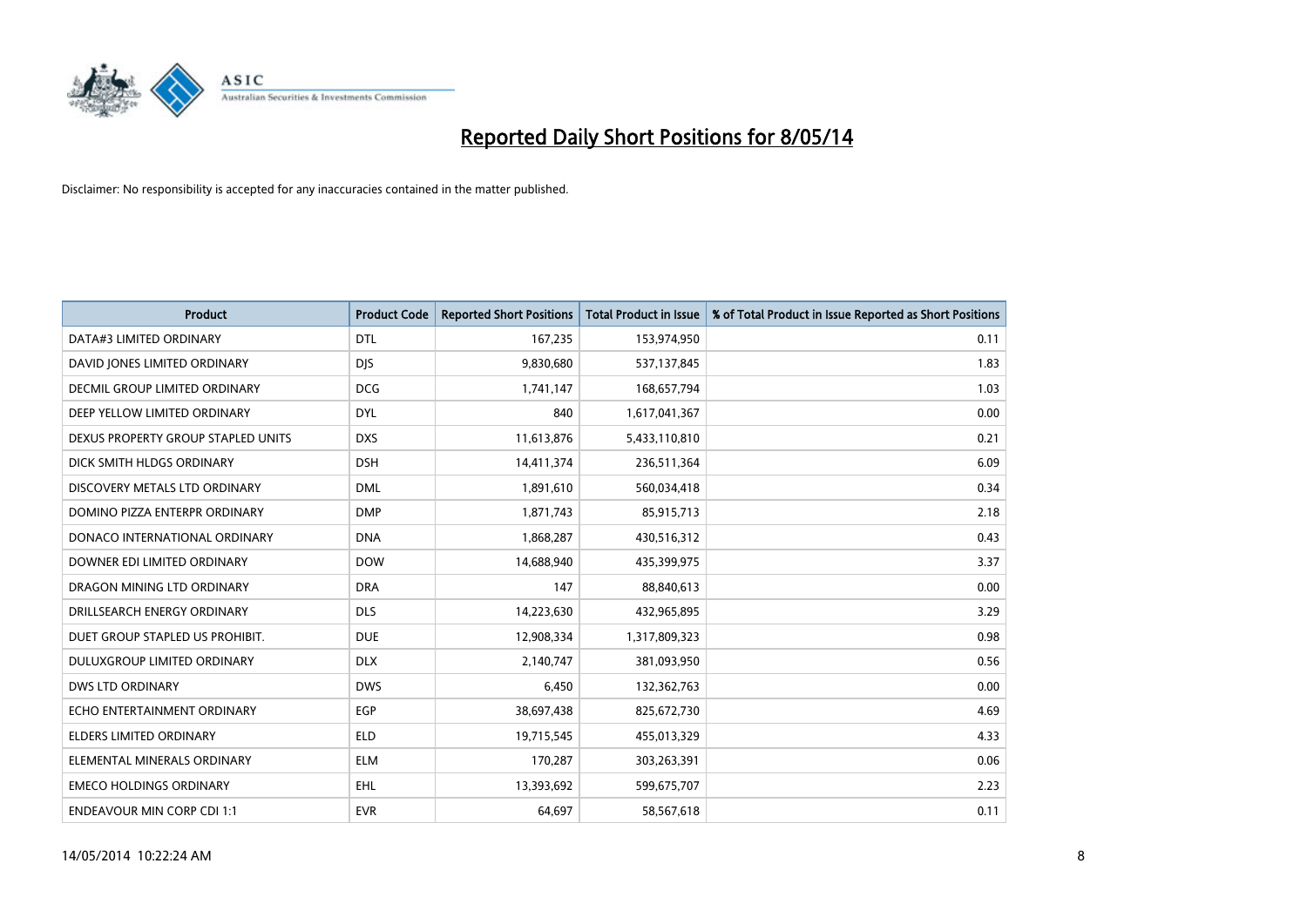

| <b>Product</b>                         | <b>Product Code</b> | <b>Reported Short Positions</b> | <b>Total Product in Issue</b> | % of Total Product in Issue Reported as Short Positions |
|----------------------------------------|---------------------|---------------------------------|-------------------------------|---------------------------------------------------------|
| <b>ENERGY RESOURCES ORDINARY 'A'</b>   | ERA                 | 9,314,144                       | 517,725,062                   | 1.80                                                    |
| <b>ENERGY WORLD CORPOR, ORDINARY</b>   | <b>EWC</b>          | 43,513,940                      | 1,734,166,672                 | 2.51                                                    |
| <b>ENVESTRA LIMITED ORDINARY</b>       | <b>ENV</b>          | 704,551                         | 1,796,808,474                 | 0.04                                                    |
| EQUATORIAL RES LTD ORDINARY            | EQX                 | 182                             | 122,185,353                   | 0.00                                                    |
| EOUITY TRUSTEES ORDINARY               | EQT                 | 71,648                          | 14,600,582                    | 0.49                                                    |
| ERM POWER LIMITED ORDINARY             | EPW                 | 193,901                         | 239,269,727                   | 0.08                                                    |
| ETHANE PIPELINE STAPLED SECURITIES     | <b>EPX</b>          | 4.168                           | 69,302,275                    | 0.01                                                    |
| EVOLUTION MINING LTD ORDINARY          | <b>EVN</b>          | 28,492,527                      | 709,989,453                   | 4.01                                                    |
| FAIRFAX MEDIA LTD ORDINARY             | <b>FXJ</b>          | 77,189,511                      | 2,351,955,725                 | 3.28                                                    |
| <b>FANTASTIC HOLDINGS ORDINARY</b>     | <b>FAN</b>          | 18,891                          | 103,068,398                   | 0.02                                                    |
| <b>FAR LTD ORDINARY</b>                | <b>FAR</b>          | 23,660,783                      | 2,499,846,742                 | 0.95                                                    |
| FEDERATION CNTRES ORD/UNIT STAPLED SEC | <b>FDC</b>          | 2,042,333                       | 1,427,641,565                 | 0.14                                                    |
| FINBAR GROUP LIMITED ORDINARY          | <b>FRI</b>          | 1                               | 227,018,204                   | 0.00                                                    |
| FISHER & PAYKEL H. ORDINARY            | <b>FPH</b>          | 1,179,017                       | 551,121,498                   | 0.21                                                    |
| FLEETWOOD CORP ORDINARY                | <b>FWD</b>          | 2,340,199                       | 60,581,211                    | 3.86                                                    |
| FLETCHER BUILDING ORDINARY             | <b>FBU</b>          | 1,216,673                       | 687,854,788                   | 0.18                                                    |
| FLEXIGROUP LIMITED ORDINARY            | <b>FXL</b>          | 2,163,842                       | 304,096,060                   | 0.71                                                    |
| FLIGHT CENTRE TRAVEL ORDINARY          | <b>FLT</b>          | 6,119,204                       | 100,562,587                   | 6.08                                                    |
| FLINDERS MINES LTD ORDINARY            | <b>FMS</b>          | 19,316,959                      | 2,400,995,602                 | 0.80                                                    |
| <b>FOCUS MINERALS LTD ORDINARY</b>     | <b>FML</b>          | 1,936,223                       | 9,137,375,877                 | 0.02                                                    |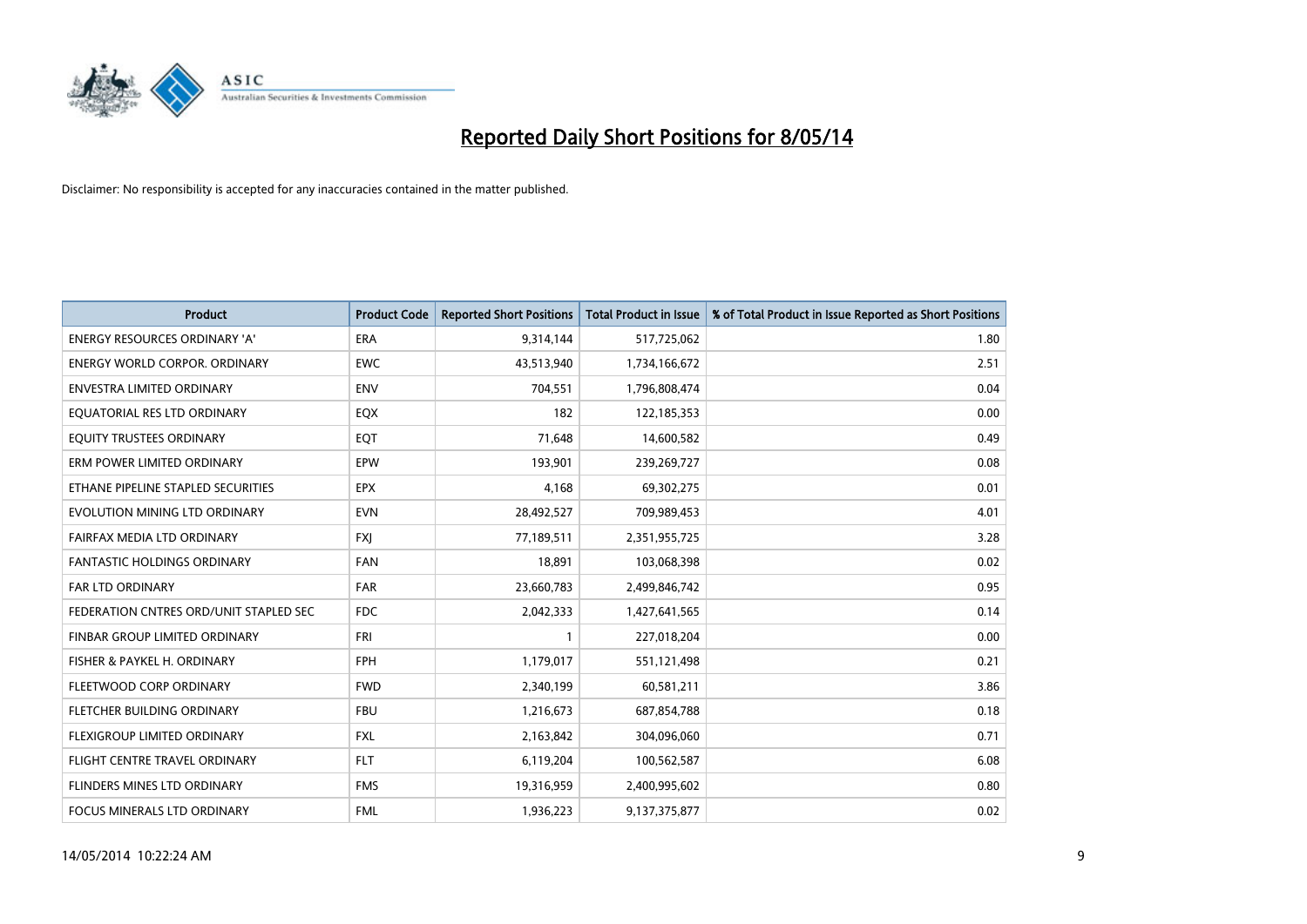

| <b>Product</b>                             | <b>Product Code</b> | <b>Reported Short Positions</b> | <b>Total Product in Issue</b> | % of Total Product in Issue Reported as Short Positions |
|--------------------------------------------|---------------------|---------------------------------|-------------------------------|---------------------------------------------------------|
| FONTERRA SHARE FUND ORDINARY UNITS         | <b>FSF</b>          | 33                              | 106,913,918                   | 0.00                                                    |
| <b>FORGE GROUP LIMITED ORDINARY</b>        | <b>FGE</b>          | 2,416,106                       | 86,169,014                    | 2.80                                                    |
| FORTESCUE METALS GRP ORDINARY              | <b>FMG</b>          | 176,457,562                     | 3,113,798,151                 | 5.67                                                    |
| FREEDOM FOOD LTD ORDINARY                  | <b>FNP</b>          | 10,000                          | 149,995,372                   | 0.01                                                    |
| <b>FREELANCER LTD ORDINARY</b>             | <b>FLN</b>          | 90,853                          | 436,500,000                   | 0.02                                                    |
| <b>G.U.D. HOLDINGS ORDINARY</b>            | GUD                 | 2,652,282                       | 71,066,740                    | 3.73                                                    |
| <b>G8 EDUCATION LIMITED ORDINARY</b>       | <b>GEM</b>          | 9,938,116                       | 326,267,357                   | 3.05                                                    |
| <b>GALAXY RESOURCES ORDINARY</b>           | <b>GXY</b>          | 329,458                         | 1,027,077,829                 | 0.03                                                    |
| <b>GBST HOLDINGS., ORDINARY</b>            | <b>GBT</b>          | 12,655                          | 66,561,725                    | 0.02                                                    |
| <b>GDI PROPERTY GRP STAPLED SECURITIES</b> | GDI                 | 2,486                           | 567,575,025                   | 0.00                                                    |
| <b>GENETIC TECHNOLOGIES ORDINARY</b>       | <b>GTG</b>          | 2,234,670                       | 664,769,002                   | 0.34                                                    |
| <b>GEODYNAMICS LIMITED ORDINARY</b>        | GDY                 | 819                             | 435,880,130                   | 0.00                                                    |
| GI DYNAMICS, INC CDI US PROHIBITED         | GID                 | 562,676                         | 398,231,465                   | 0.14                                                    |
| <b>GINDALBIE METALS LTD ORDINARY</b>       | <b>GBG</b>          | 38,852,331                      | 1,493,660,842                 | 2.60                                                    |
| <b>GOODMAN FIELDER, ORDINARY</b>           | <b>GFF</b>          | 33,335,443                      | 1,955,559,207                 | 1.70                                                    |
| <b>GOODMAN GROUP STAPLED</b>               | <b>GMG</b>          | 6,827,028                       | 1,727,685,976                 | 0.40                                                    |
| <b>GPT GROUP STAPLED SEC.</b>              | GPT                 | 8,991,881                       | 1,685,460,955                 | 0.53                                                    |
| <b>GRAINCORP LIMITED A CLASS ORDINARY</b>  | <b>GNC</b>          | 5,405,005                       | 228,855,628                   | 2.36                                                    |
| <b>GRANGE RESOURCES, ORDINARY</b>          | <b>GRR</b>          | 4,900,556                       | 1,157,097,869                 | 0.42                                                    |
| <b>GREENCROSS LIMITED ORDINARY</b>         | <b>GXL</b>          | 18,120                          | 90,893,174                    | 0.02                                                    |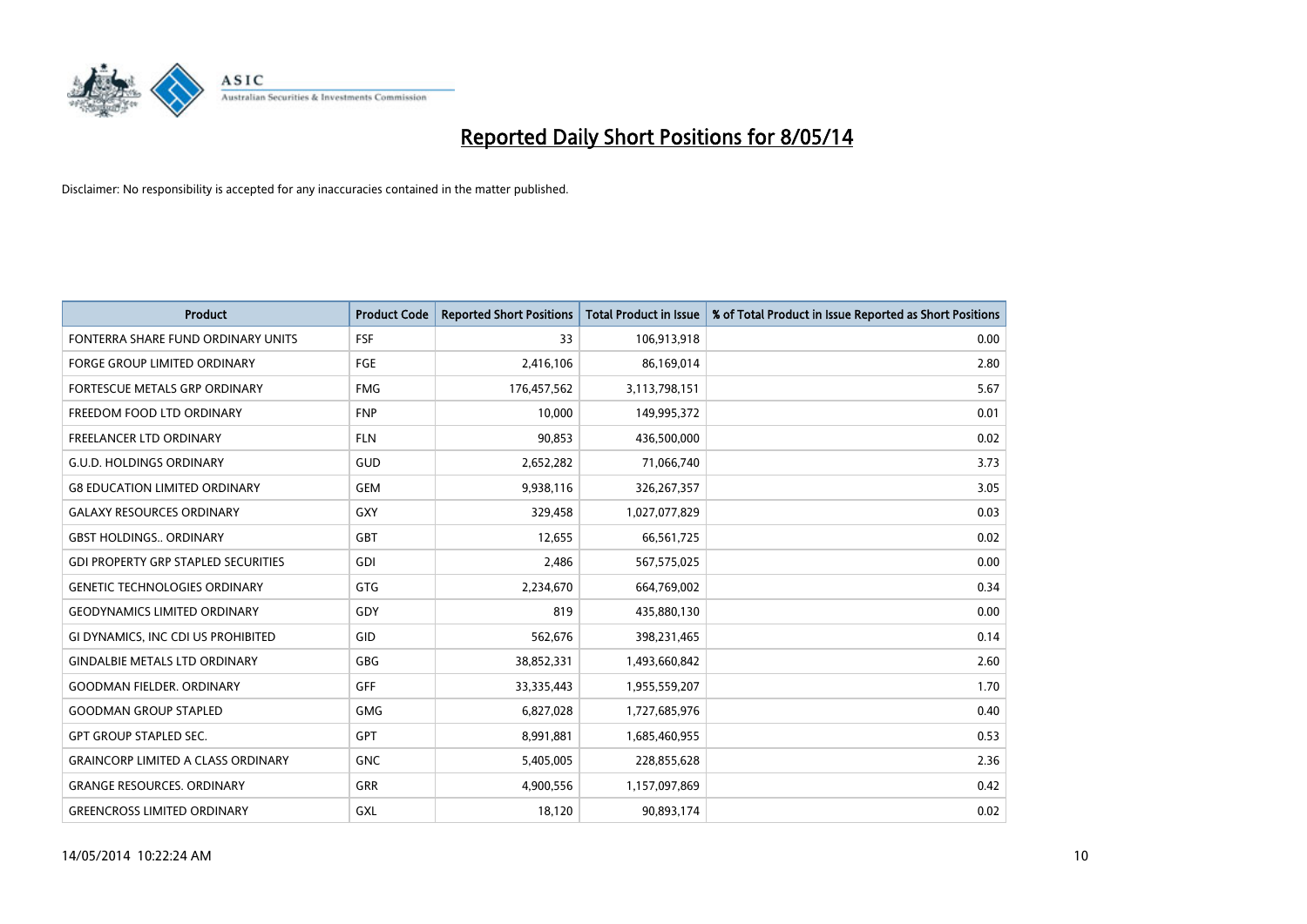

| <b>Product</b>                                   | <b>Product Code</b> | <b>Reported Short Positions</b> | <b>Total Product in Issue</b> | % of Total Product in Issue Reported as Short Positions |
|--------------------------------------------------|---------------------|---------------------------------|-------------------------------|---------------------------------------------------------|
| <b>GREENLAND MIN EN LTD ORDINARY</b>             | GGG                 | 3,730,917                       | 575,497,356                   | 0.65                                                    |
| <b>GROWTHPOINT PROPERTY ORD/UNIT STAPLED SEC</b> | GOZ                 | 1,302,137                       | 488,029,437                   | 0.27                                                    |
| <b>GRYPHON MINERALS LTD ORDINARY</b>             | GRY                 | 3,971,860                       | 401,011,505                   | 0.99                                                    |
| <b>GUILDFORD COAL LTD ORDINARY</b>               | <b>GUF</b>          | 6,481,189                       | 761,857,020                   | 0.85                                                    |
| <b>GWA GROUP LTD ORDINARY</b>                    | <b>GWA</b>          | 11,107,649                      | 306,533,770                   | 3.62                                                    |
| <b>HARVEY NORMAN ORDINARY</b>                    | <b>HVN</b>          | 61,680,562                      | 1,062,316,784                 | 5.81                                                    |
| <b>HENDERSON GROUP CDI 1:1</b>                   | <b>HGG</b>          | 1,935,404                       | 655,128,628                   | 0.30                                                    |
| <b>HFA HOLDINGS LIMITED ORDINARY</b>             | <b>HFA</b>          | 3,809                           | 118,738,157                   | 0.00                                                    |
| HIGHLANDS PACIFIC ORDINARY                       | HIG                 | 3,153                           | 854,261,346                   | 0.00                                                    |
| HILLGROVE RES LTD ORDINARY                       | <b>HGO</b>          | 794,270                         | 1,180,889,221                 | 0.07                                                    |
| HILLS LTD ORDINARY                               | <b>HIL</b>          | 500,000                         | 235, 173, 156                 | 0.21                                                    |
| HORIZON OIL LIMITED ORDINARY                     | <b>HZN</b>          | 97,629,538                      | 1,301,647,932                 | 7.50                                                    |
| HOT CHILI LTD ORDINARY                           | <b>HCH</b>          | 400                             | 347,732,196                   | 0.00                                                    |
| <b>HOTEL PROPERTY STAPLED</b>                    | <b>HPI</b>          | 64,142                          | 132,870,000                   | 0.05                                                    |
| <b>IBUY GROUP LTD ORDINARY</b>                   | <b>IBY</b>          | 1,306,000                       | 417,609,313                   | 0.31                                                    |
| ICAR ASIA LTD ORDINARY                           | ICO                 | 30,645                          | 121,889,834                   | 0.03                                                    |
| <b>ICON ENERGY LIMITED ORDINARY</b>              | <b>ICN</b>          | 27,075                          | 615,774,351                   | 0.00                                                    |
| <b>IINET LIMITED ORDINARY</b>                    | <b>IIN</b>          | 3,307,692                       | 161,238,847                   | 2.05                                                    |
| <b>ILUKA RESOURCES ORDINARY</b>                  | <b>ILU</b>          | 40,014,812                      | 418,700,517                   | 9.56                                                    |
| <b>IMDEX LIMITED ORDINARY</b>                    | <b>IMD</b>          | 4,251,099                       | 212,110,367                   | 2.00                                                    |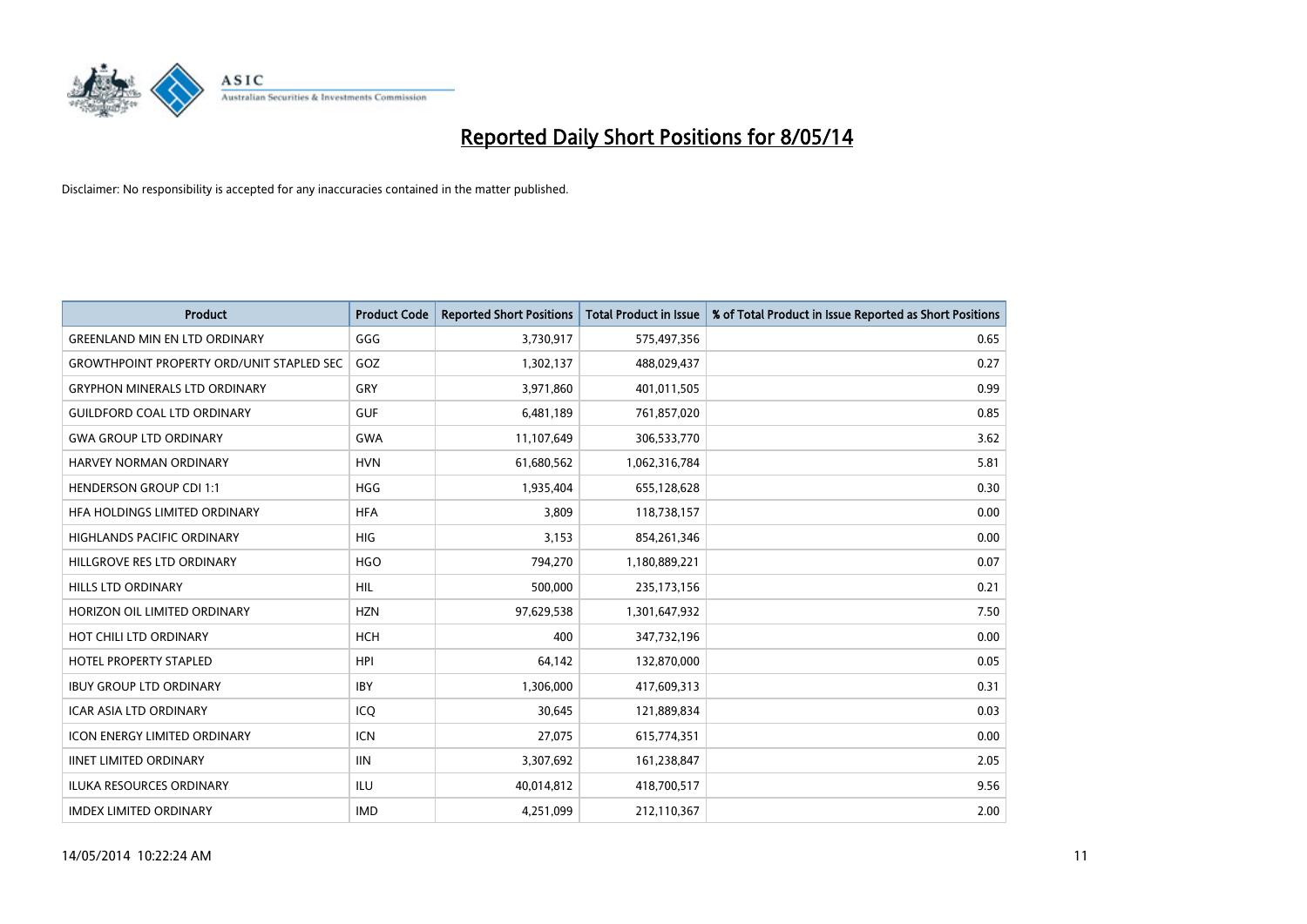

| <b>Product</b>                                | <b>Product Code</b> | <b>Reported Short Positions</b> | <b>Total Product in Issue</b> | % of Total Product in Issue Reported as Short Positions |
|-----------------------------------------------|---------------------|---------------------------------|-------------------------------|---------------------------------------------------------|
| <b>INCITEC PIVOT ORDINARY</b>                 | IPL                 | 20,142,378                      | 1,644,919,097                 | 1.22                                                    |
| <b>INDEPENDENCE GROUP ORDINARY</b>            | <b>IGO</b>          | 556,807                         | 233,323,905                   | 0.24                                                    |
| <b>INDOCHINE MINING LTD ORDINARY</b>          | IDC.                | 18,008                          | 1,003,497,126                 | 0.00                                                    |
| INDOPHIL RESOURCES ORDINARY                   | <b>IRN</b>          | 284,514                         | 1,203,146,194                 | 0.02                                                    |
| <b>INDUSTRIA REIT STAPLED</b>                 | <b>IDR</b>          | 26,622                          | 125,000,001                   | 0.02                                                    |
| <b>INFIGEN ENERGY STAPLED SECURITIES</b>      | <b>IFN</b>          | 2,929,078                       | 764,993,434                   | 0.38                                                    |
| <b>INGENIA GROUP STAPLED SECURITIES</b>       | <b>INA</b>          | 1,064,259                       | 676,240,232                   | 0.16                                                    |
| <b>INSURANCE AUSTRALIA ORDINARY</b>           | IAG                 | 23,815,952                      | 2,341,618,048                 | 1.02                                                    |
| <b>INTREPID MINES ORDINARY</b>                | <b>IAU</b>          | 17,121,929                      | 556,764,680                   | 3.08                                                    |
| <b>INVESTA OFFICE FUND STAPLED SECURITIES</b> | <b>IOF</b>          | 406,850                         | 614,047,458                   | 0.07                                                    |
| <b>INVOCARE LIMITED ORDINARY</b>              | <b>IVC</b>          | 4,175,992                       | 110,030,298                   | 3.80                                                    |
| <b>IOOF HOLDINGS LTD ORDINARY</b>             | IFL                 | 2,257,296                       | 232,118,034                   | 0.97                                                    |
| <b>IPROPERTY GROUP LTD ORDINARY</b>           | <b>IPP</b>          | 959.862                         | 181,579,840                   | 0.53                                                    |
| <b>IRESS LIMITED ORDINARY</b>                 | <b>IRE</b>          | 1,389,422                       | 158,585,126                   | 0.88                                                    |
| <b>IRON ORE HOLDINGS ORDINARY</b>             | <b>IOH</b>          | 26,197                          | 161,174,005                   | 0.02                                                    |
| <b>ISELECT LTD ORDINARY</b>                   | <b>ISU</b>          | 377,679                         | 260,889,894                   | 0.14                                                    |
| JAMES HARDIE INDUST CHESS DEPOSITARY INT      | <b>IHX</b>          | 5,379,880                       | 445,037,502                   | 1.21                                                    |
| <b>JAPARA HEALTHCARE LT ORDINARY</b>          | <b>IHC</b>          | 4,169,607                       | 262,500,000                   | 1.59                                                    |
| <b>IB HI-FI LIMITED ORDINARY</b>              | <b>IBH</b>          | 11,084,186                      | 100,385,400                   | 11.04                                                   |
| <b>KAGARA LTD ORDINARY</b>                    | KZL                 | 3,349,855                       | 798,953,117                   | 0.42                                                    |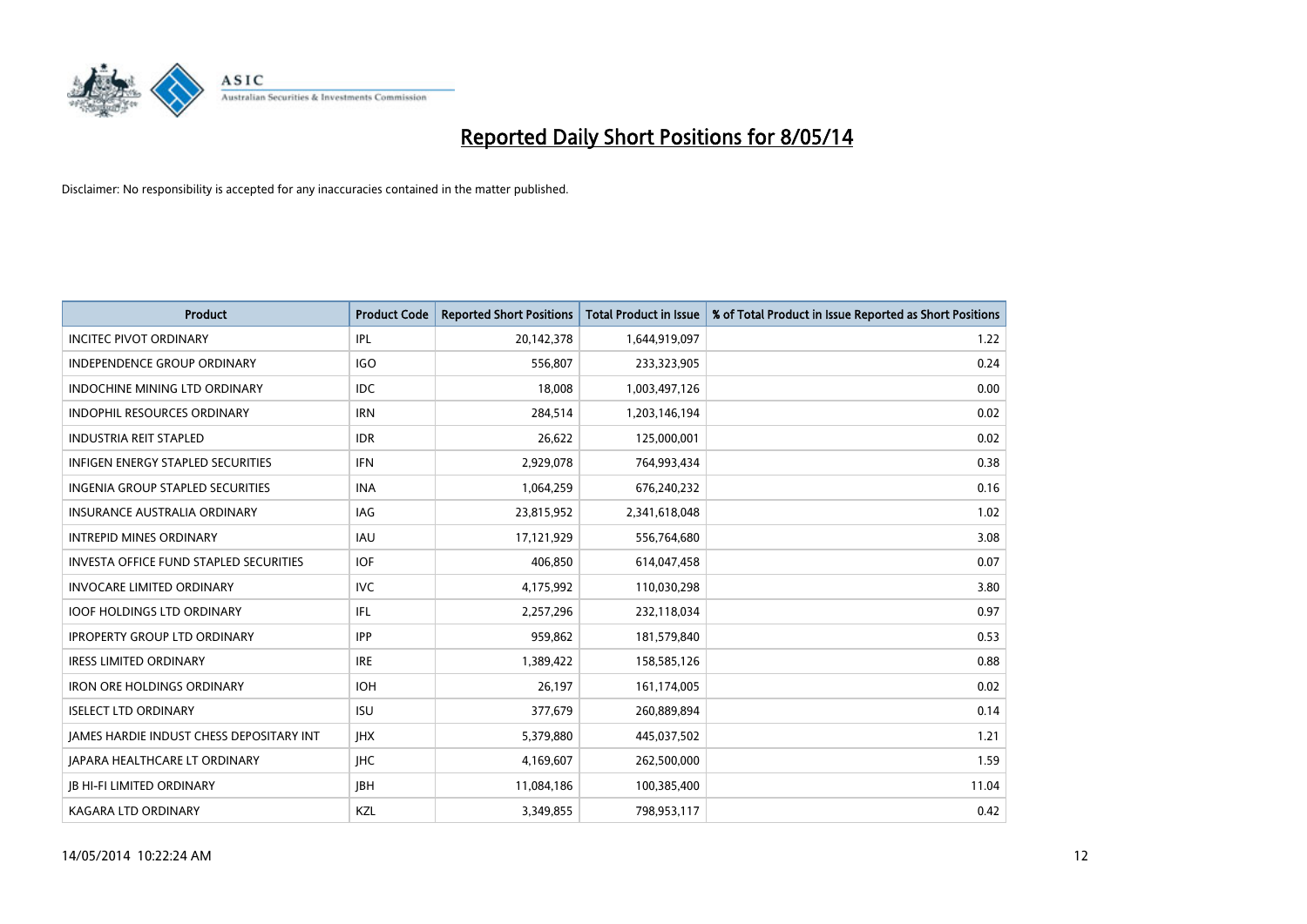

| <b>Product</b>                        | <b>Product Code</b> | <b>Reported Short Positions</b> | <b>Total Product in Issue</b> | % of Total Product in Issue Reported as Short Positions |
|---------------------------------------|---------------------|---------------------------------|-------------------------------|---------------------------------------------------------|
| KAROON GAS AUSTRALIA ORDINARY         | <b>KAR</b>          | 15,054,112                      | 255,841,581                   | 5.88                                                    |
| KATHMANDU HOLD LTD ORDINARY           | <b>KMD</b>          | 267,441                         | 200,473,338                   | 0.13                                                    |
| <b>KBL MINING LIMITED ORDINARY</b>    | <b>KBL</b>          | 1,820                           | 393,535,629                   | 0.00                                                    |
| KINGSGATE CONSOLID. ORDINARY          | <b>KCN</b>          | 6,722,662                       | 223,584,937                   | 3.01                                                    |
| KINGSROSE MINING LTD ORDINARY         | <b>KRM</b>          | 307,389                         | 358,611,493                   | 0.09                                                    |
| LEIGHTON HOLDINGS ORDINARY            | LEI                 | 12,294,295                      | 127, 163, 758                 | 9.67                                                    |
| LEIGHTON HOLDINGS PROP.BID HOCHTIEF   | <b>LEIE</b>         | 391,740                         | 211,228,555                   | 0.19                                                    |
| LEND LEASE GROUP UNIT/ORD STAPLED     | LLC                 | 4,918,082                       | 577,475,833                   | 0.85                                                    |
| LIQUEFIED NATURAL ORDINARY            | <b>LNG</b>          | 465,619                         | 355,979,015                   | 0.13                                                    |
| LONESTAR RESO LTD ORDINARY            | <b>LNR</b>          | 255,536                         | 697,187,211                   | 0.04                                                    |
| LYCOPODIUM LIMITED ORDINARY           | LYL                 | 1                               | 38,965,103                    | 0.00                                                    |
| <b>LYNAS CORPORATION ORDINARY</b>     | <b>LYC</b>          | 131,446,604                     | 1,961,185,594                 | 6.70                                                    |
| M2 GRP LTD ORDINARY                   | <b>MTU</b>          | 16,232,731                      | 180,398,183                   | 9.00                                                    |
| <b>MACA LIMITED ORDINARY</b>          | <b>MLD</b>          | 201,249                         | 202,676,373                   | 0.10                                                    |
| <b>MACMAHON HOLDINGS ORDINARY</b>     | <b>MAH</b>          | 24,964                          | 1,261,699,966                 | 0.00                                                    |
| MACO ATLAS ROADS GRP ORDINARY STAPLED | <b>MOA</b>          | 5,183,711                       | 487,230,540                   | 1.06                                                    |
| MACQUARIE GROUP LTD ORDINARY          | MQG                 | 1,494,899                       | 321,074,750                   | 0.47                                                    |
| MAGELLAN FIN GRP LTD ORDINARY         | <b>MFG</b>          | 2,773,250                       | 158,842,157                   | 1.75                                                    |
| MATRIX C & E LTD ORDINARY             | <b>MCE</b>          | 2,897,274                       | 94,555,428                    | 3.06                                                    |
| MAVERICK DRILLING ORDINARY            | <b>MAD</b>          | 7,961,009                       | 533,885,763                   | 1.49                                                    |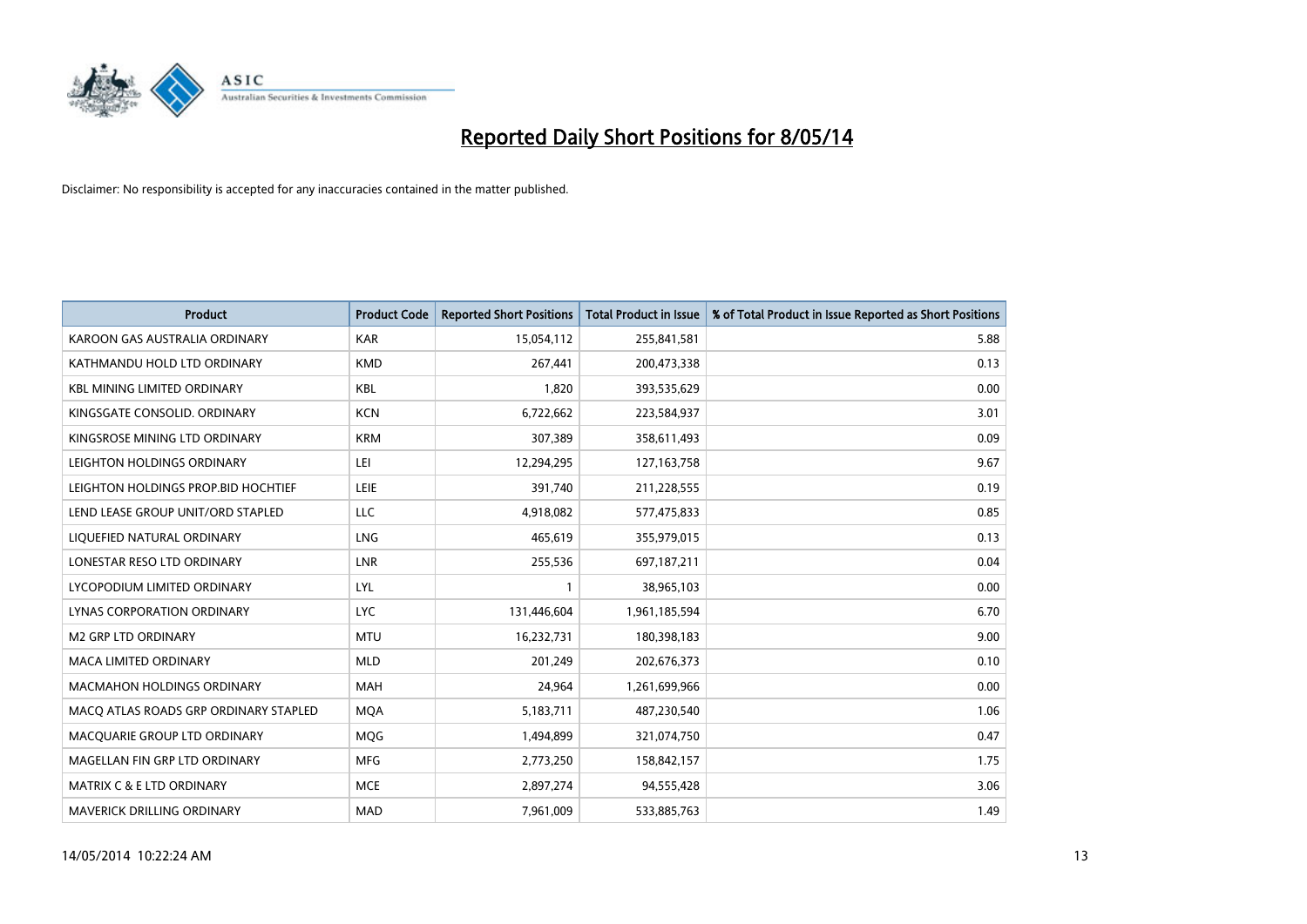

| <b>Product</b>                       | <b>Product Code</b> | <b>Reported Short Positions</b> | <b>Total Product in Issue</b> | % of Total Product in Issue Reported as Short Positions |
|--------------------------------------|---------------------|---------------------------------|-------------------------------|---------------------------------------------------------|
| <b>MAXITRANS INDUSTRIES ORDINARY</b> | <b>MXI</b>          | 472,673                         | 185,075,653                   | 0.26                                                    |
| MAYNE PHARMA LTD ORDINARY            | <b>MYX</b>          | 277,374                         | 586,651,477                   | 0.05                                                    |
| MCMILLAN SHAKESPEARE ORDINARY        | <b>MMS</b>          | 290,955                         | 74,523,965                    | 0.39                                                    |
| MCPHERSON'S LTD ORDINARY             | <b>MCP</b>          | 200,752                         | 95,434,645                    | 0.21                                                    |
| MEDUSA MINING LTD ORDINARY           | <b>MML</b>          | 5,026,160                       | 207,794,301                   | 2.42                                                    |
| MELBOURNE IT LIMITED ORDINARY        | <b>MLB</b>          | 2                               | 92,944,392                    | 0.00                                                    |
| <b>MERMAID MARINE ORDINARY</b>       | <b>MRM</b>          | 6,658,480                       | 366,741,299                   | 1.82                                                    |
| MESOBLAST LIMITED ORDINARY           | <b>MSB</b>          | 22,451,499                      | 321,616,694                   | 6.98                                                    |
| METALS X LIMITED ORDINARY            | <b>MLX</b>          | 736,669                         | 1,655,386,110                 | 0.04                                                    |
| METCASH LIMITED ORDINARY             | <b>MTS</b>          | 100,136,316                     | 888,338,048                   | 11.27                                                   |
| MIGHTY RIVER POWER ORDINARY          | <b>MYT</b>          | 3,675,519                       | 1,400,012,517                 | 0.26                                                    |
| MINCOR RESOURCES NL ORDINARY         | <b>MCR</b>          | 85,982                          | 188,208,274                   | 0.05                                                    |
| MINERAL DEPOSITS ORDINARY            | <b>MDL</b>          | 661,324                         | 103,538,786                   | 0.64                                                    |
| MINERAL RESOURCES, ORDINARY          | <b>MIN</b>          | 6,389,355                       | 186,556,246                   | 3.42                                                    |
| MINT WIRELESS ORDINARY               | <b>MNW</b>          | 1,117,544                       | 407,372,395                   | 0.27                                                    |
| MIRABELA NICKEL LTD ORDINARY         | <b>MBN</b>          | 18,855,648                      | 876,801,147                   | 2.15                                                    |
| MIRVAC GROUP STAPLED SECURITIES      | <b>MGR</b>          | 2,715,351                       | 3,692,279,772                 | 0.07                                                    |
| MOLOPO ENERGY LTD ORDINARY           | <b>MPO</b>          | 244,667                         | 248,505,936                   | 0.10                                                    |
| MONADELPHOUS GROUP ORDINARY          | <b>MND</b>          | 11,704,286                      | 92,679,570                    | 12.63                                                   |
| MORTGAGE CHOICE LTD ORDINARY         | <b>MOC</b>          | 1,923                           | 123,780,387                   | 0.00                                                    |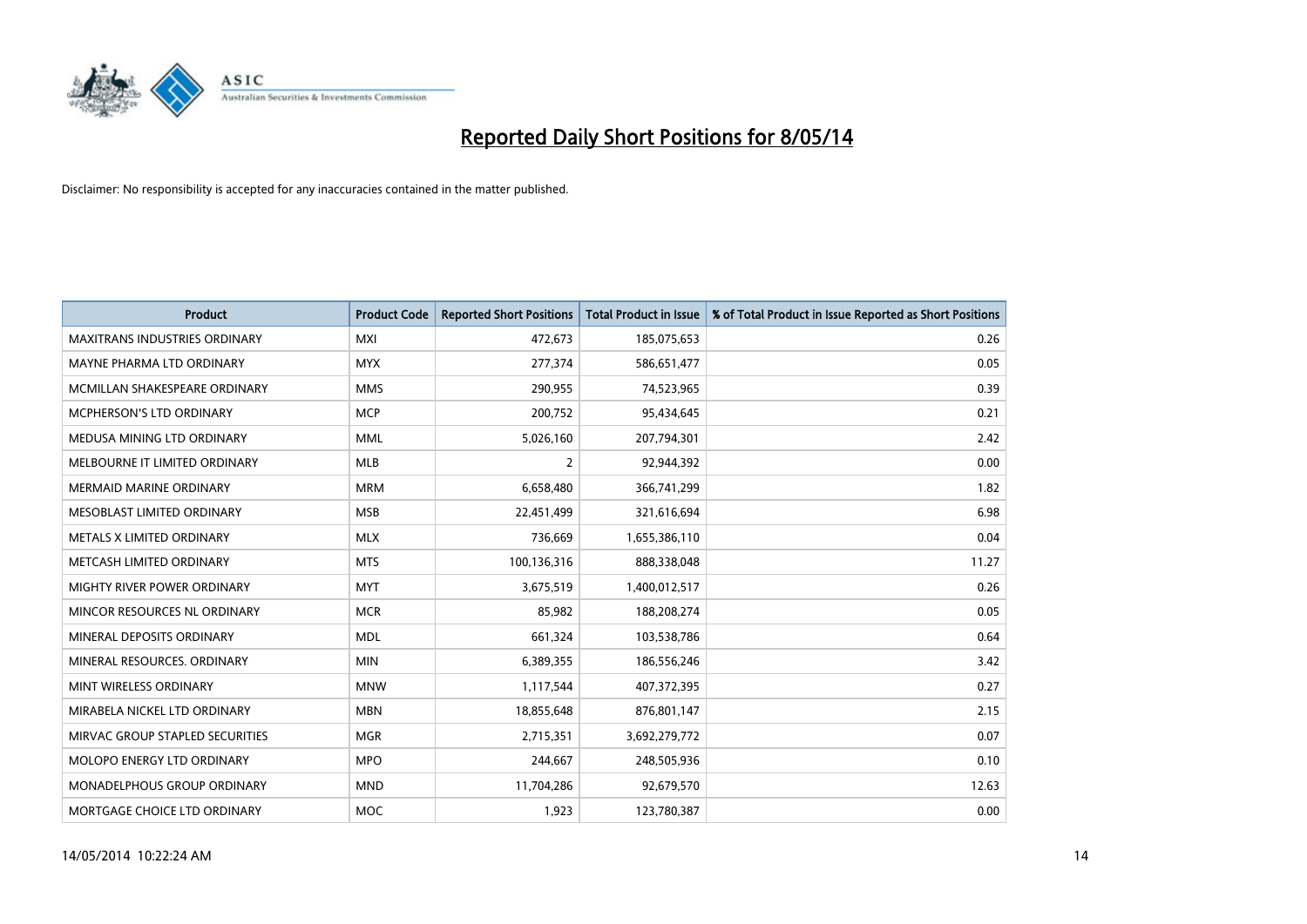

| <b>Product</b>                    | <b>Product Code</b> | <b>Reported Short Positions</b> | <b>Total Product in Issue</b> | % of Total Product in Issue Reported as Short Positions |
|-----------------------------------|---------------------|---------------------------------|-------------------------------|---------------------------------------------------------|
| <b>MOUNT GIBSON IRON ORDINARY</b> | MGX                 | 12,277,371                      | 1,090,584,232                 | 1.13                                                    |
| MULTIPLEX SITES SITES             | <b>MXUPA</b>        | 1,670                           | 4,500,000                     | 0.04                                                    |
| MURCHISON METALS LTD ORDINARY     | <b>MMX</b>          | 215,291                         | 450,497,346                   | 0.05                                                    |
| MYER HOLDINGS LTD ORDINARY        | <b>MYR</b>          | 61,744,132                      | 585,684,551                   | 10.54                                                   |
| NANOSONICS LIMITED ORDINARY       | <b>NAN</b>          | 443,539                         | 263,798,826                   | 0.17                                                    |
| NATIONAL AUST. BANK ORDINARY      | <b>NAB</b>          | 8,370,156                       | 2,353,771,760                 | 0.36                                                    |
| NATIONAL STORAGE STAPLED          | <b>NSR</b>          | 265,644                         | 244,897,097                   | 0.11                                                    |
| NAVITAS LIMITED ORDINARY          | <b>NVT</b>          | 3,197,134                       | 375,712,581                   | 0.85                                                    |
| NEARMAP LTD ORDINARY              | <b>NEA</b>          | 62.274                          | 337,346,101                   | 0.02                                                    |
| NEON ENERGY LIMITED ORDINARY      | <b>NEN</b>          | 140,474                         | 553,037,848                   | 0.03                                                    |
| NEW HOPE CORPORATION ORDINARY     | <b>NHC</b>          | 1,163,788                       | 830,933,112                   | 0.14                                                    |
| NEWCREST MINING ORDINARY          | <b>NCM</b>          | 8,089,378                       | 766,510,971                   | 1.06                                                    |
| NEWS CORP A NON-VOTING CDI        | <b>NWSLV</b>        | 404,980                         | 3,115,091                     | 13.00                                                   |
| NEWS CORP B VOTING CDI            | <b>NWS</b>          | 2,262,759                       | 20,738,712                    | 10.91                                                   |
| NEWSAT LIMITED ORDINARY           | <b>NWT</b>          | 6,373,976                       | 612,199,841                   | 1.04                                                    |
| NEXTDC LIMITED ORDINARY           | <b>NXT</b>          | 12,218,065                      | 193,154,486                   | 6.33                                                    |
| NEXUS ENERGY LIMITED ORDINARY     | <b>NXS</b>          | 928,131                         | 1,330,219,459                 | 0.07                                                    |
| NIB HOLDINGS LIMITED ORDINARY     | <b>NHF</b>          | 3,327,255                       | 439,004,182                   | 0.76                                                    |
| NICK SCALI LIMITED ORDINARY       | <b>NCK</b>          | $\mathbf{1}$                    | 81,000,000                    | 0.00                                                    |
| NIDO PETROLEUM ORDINARY           | <b>NDO</b>          | 47,402                          | 2,048,317,635                 | 0.00                                                    |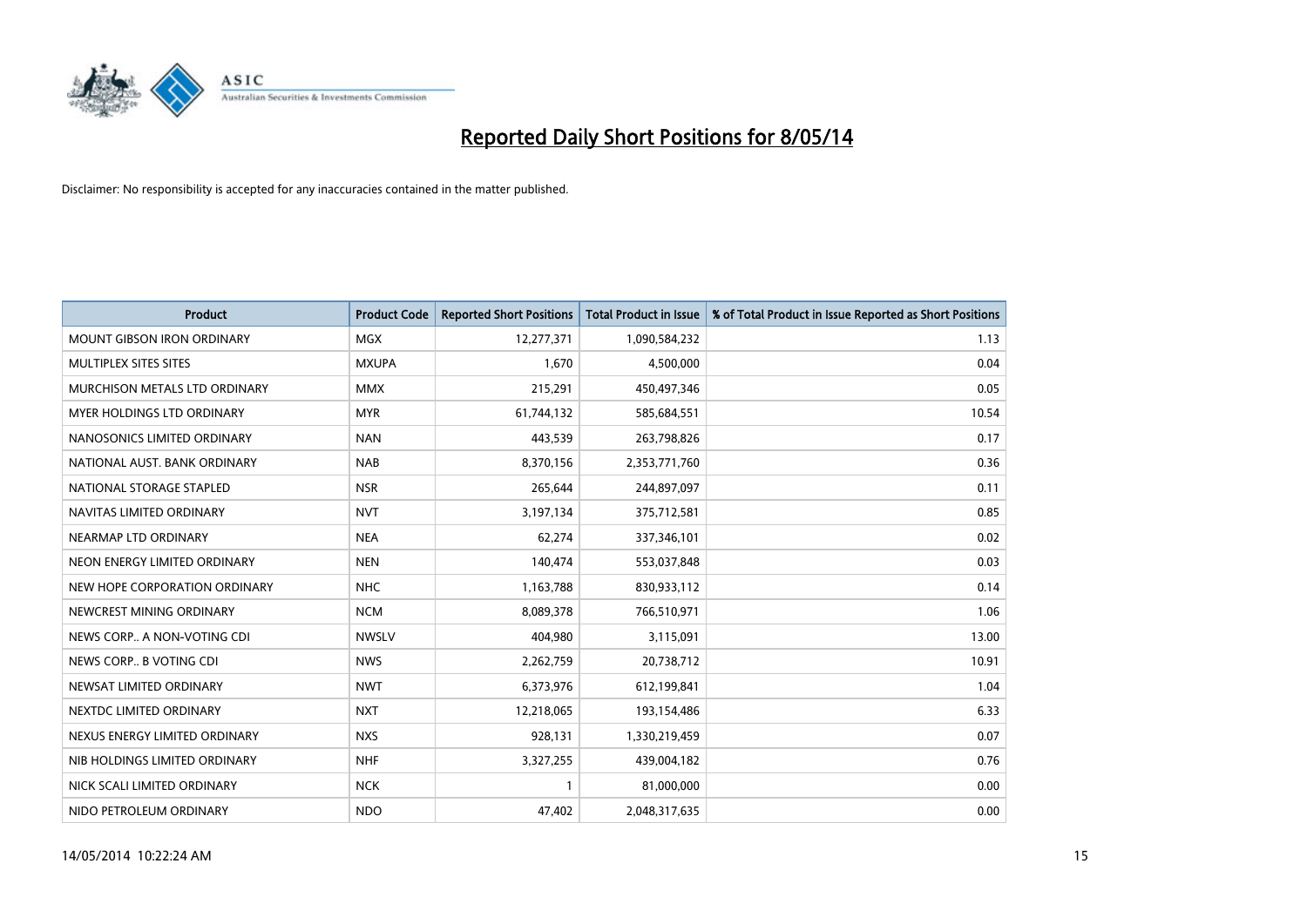

| <b>Product</b>                        | <b>Product Code</b> | <b>Reported Short Positions</b> | <b>Total Product in Issue</b> | % of Total Product in Issue Reported as Short Positions |
|---------------------------------------|---------------------|---------------------------------|-------------------------------|---------------------------------------------------------|
| NINE ENTERTAINMENT ORDINARY           | <b>NEC</b>          | 9,264,138                       | 940,295,023                   | 0.99                                                    |
| NOBLE MINERAL RES ORDINARY            | <b>NMG</b>          | 2,365,726                       | 666,397,952                   | 0.36                                                    |
| NORTHERN IRON LTD ORDINARY            | <b>NFE</b>          | 11,392                          | 484,405,314                   | 0.00                                                    |
| NORTHERN STAR ORDINARY                | <b>NST</b>          | 1,268,512                       | 578,591,915                   | 0.22                                                    |
| NOVOGEN LIMITED ORDINARY              | <b>NRT</b>          | 95,693                          | 168,557,834                   | 0.06                                                    |
| NRW HOLDINGS LIMITED ORDINARY         | <b>NWH</b>          | 12,415,405                      | 278,888,011                   | 4.45                                                    |
| NSX LIMITED ORDINARY                  | <b>NSX</b>          | 2,978,182                       | 102,444,197                   | 2.91                                                    |
| NUCOAL RESOURCES LTD ORDINARY         | <b>NCR</b>          | $\mathbf{1}$                    | 768,612,354                   | 0.00                                                    |
| NUFARM LIMITED ORDINARY               | <b>NUF</b>          | 16,155,796                      | 263,725,895                   | 6.13                                                    |
| <b>OAKTON LIMITED ORDINARY</b>        | <b>OKN</b>          | 13,359                          | 89,990,235                    | 0.01                                                    |
| OCEANAGOLD CORP. CHESS DEPOSITARY INT | <b>OGC</b>          | 3,193,278                       | 300,567,377                   | 1.06                                                    |
| OCEANIA CAPITAL LTD ORDINARY          | <b>OCP</b>          | $\mathbf{1}$                    | 35,307,209                    | 0.00                                                    |
| OIL SEARCH LTD ORDINARY               | OSH                 | 8,554,175                       | 1,496,692,453                 | 0.57                                                    |
| OM HOLDINGS LIMITED ORDINARY          | OMH                 | 1,862,997                       | 733,423,337                   | 0.25                                                    |
| ORICA LIMITED ORDINARY                | ORI                 | 7,219,745                       | 370,924,362                   | 1.95                                                    |
| ORIGIN ENERGY ORDINARY                | ORG                 | 7,671,103                       | 1,103,645,753                 | 0.70                                                    |
| OROCOBRE LIMITED ORDINARY             | <b>ORE</b>          | 2,231,779                       | 132,041,911                   | 1.69                                                    |
| ORORA LIMITED ORDINARY                | <b>ORA</b>          | 757,862                         | 1,206,684,923                 | 0.06                                                    |
| OROTONGROUP LIMITED ORDINARY          | <b>ORL</b>          | 217,232                         | 40,880,902                    | 0.53                                                    |
| OZ MINERALS ORDINARY                  | OZL                 | 12,007,960                      | 303,470,022                   | 3.96                                                    |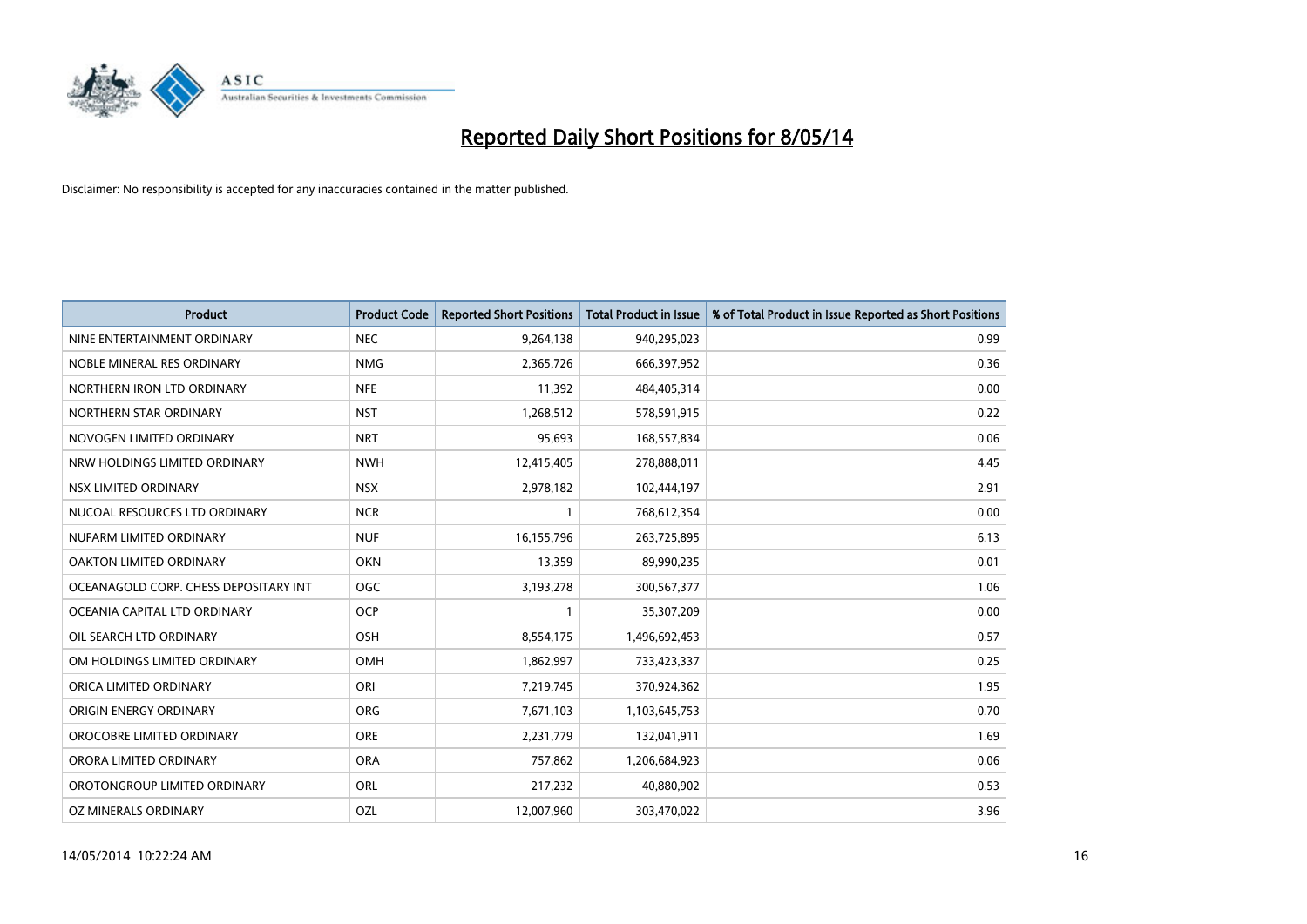

| <b>Product</b>                | <b>Product Code</b> | <b>Reported Short Positions</b> | <b>Total Product in Issue</b> | % of Total Product in Issue Reported as Short Positions |
|-------------------------------|---------------------|---------------------------------|-------------------------------|---------------------------------------------------------|
| OZFOREX GROUP LTD ORDINARY    | <b>OFX</b>          | 4,631,686                       | 240,000,000                   | 1.93                                                    |
| PACIFIC BRANDS ORDINARY       | <b>PBG</b>          | 15,775,593                      | 917,226,291                   | 1.72                                                    |
| PACT GROUP HLDGS LTD ORDINARY | PGH                 | 3,113,351                       | 294,097,961                   | 1.06                                                    |
| PALADIN ENERGY LTD ORDINARY   | <b>PDN</b>          | 90,268,339                      | 964, 367, 284                 | 9.36                                                    |
| PANAUST LIMITED ORDINARY      | <b>PNA</b>          | 5,281,137                       | 635,580,654                   | 0.83                                                    |
| PANORAMIC RESOURCES ORDINARY  | PAN                 | 492,342                         | 322,275,824                   | 0.15                                                    |
| PANTERRA GOLD LTD ORDINARY    | PGI                 | $\mathbf{1}$                    | 772,781,012                   | 0.00                                                    |
| PAPERLINX LIMITED ORDINARY    | <b>PPX</b>          | 44.770                          | 665, 181, 261                 | 0.01                                                    |
| PAPILLON RES LTD ORDINARY     | <b>PIR</b>          | 12,125,597                      | 341,494,210                   | 3.55                                                    |
| PATTIES FOODS LTD ORDINARY    | PFL                 | $\mathbf{1}$                    | 139,144,338                   | 0.00                                                    |
| PEET LIMITED ORDINARY         | <b>PPC</b>          | 326,894                         | 433,389,348                   | 0.08                                                    |
| PERPETUAL LIMITED ORDINARY    | PPT                 | 1,246,844                       | 46,574,426                    | 2.68                                                    |
| PERSEUS MINING LTD ORDINARY   | PRU                 | 19,171,888                      | 526,656,401                   | 3.64                                                    |
| PHARMAXIS LTD ORDINARY        | <b>PXS</b>          | 408,118                         | 309,514,849                   | 0.13                                                    |
| PLATINUM ASSET ORDINARY       | <b>PTM</b>          | 526,269                         | 580,283,095                   | 0.09                                                    |
| PLATINUM AUSTRALIA ORDINARY   | <b>PLA</b>          | 836,127                         | 504,968,043                   | 0.17                                                    |
| PLATINUM CAPITAL LTD ORDINARY | <b>PMC</b>          | 5,675                           | 231,071,933                   | 0.00                                                    |
| PMP LIMITED ORDINARY          | <b>PMP</b>          | 1,575,150                       | 323,781,124                   | 0.49                                                    |
| PRANA BIOTECHNOLOGY ORDINARY  | PBT                 | 973,911                         | 488,646,960                   | 0.20                                                    |
| PREMIER INVESTMENTS ORDINARY  | <b>PMV</b>          | 120,292                         | 155,314,874                   | 0.08                                                    |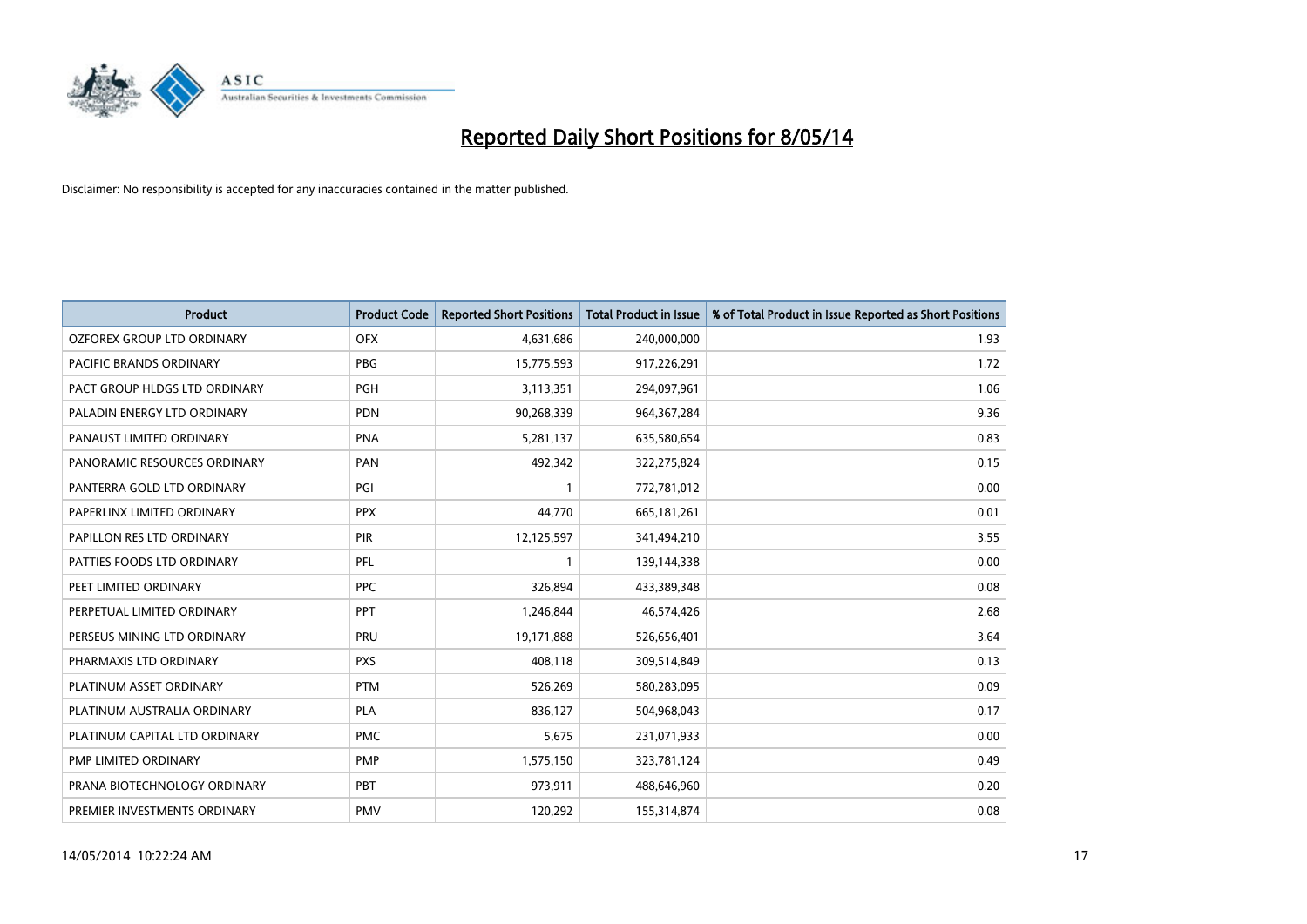

| <b>Product</b>                      | <b>Product Code</b> | <b>Reported Short Positions</b> | <b>Total Product in Issue</b> | % of Total Product in Issue Reported as Short Positions |
|-------------------------------------|---------------------|---------------------------------|-------------------------------|---------------------------------------------------------|
| PRIMA BIOMED LTD ORDINARY           | <b>PRR</b>          | 757,926                         | 1,228,709,341                 | 0.06                                                    |
| PRIMARY HEALTH CARE ORDINARY        | <b>PRY</b>          | 15,107,232                      | 505,659,944                   | 2.99                                                    |
| PRIME MEDIA GRP LTD ORDINARY        | <b>PRT</b>          | 1,494,603                       | 366,330,303                   | 0.41                                                    |
| PROGRAMMED ORDINARY                 | <b>PRG</b>          | 73,050                          | 118,253,992                   | 0.06                                                    |
| PURA VIDA ENERGY NL ORDINARY        | <b>PVD</b>          | 36,537                          | 127,168,198                   | 0.03                                                    |
| <b>QANTAS AIRWAYS ORDINARY</b>      | QAN                 | 65,167,466                      | 2,196,330,250                 | 2.97                                                    |
| OBE INSURANCE GROUP ORDINARY        | QBE                 | 19,277,823                      | 1,253,883,293                 | 1.54                                                    |
| ORXPHARMA LTD ORDINARY              | QRX                 | 30,000                          | 164,190,969                   | 0.02                                                    |
| <b>OUBE HOLDINGS LTD ORDINARY</b>   | QUB                 | 23,088,943                      | 1,028,551,156                 | 2.24                                                    |
| RAMELIUS RESOURCES ORDINARY         | <b>RMS</b>          | 12,110                          | 365,740,380                   | 0.00                                                    |
| RAMSAY HEALTH CARE ORDINARY         | <b>RHC</b>          | 1,307,371                       | 202,081,252                   | 0.65                                                    |
| <b>RCG CORPORATION LTD ORDINARY</b> | <b>RCG</b>          | 125,147                         | 263,808,625                   | 0.05                                                    |
| <b>RCR TOMLINSON ORDINARY</b>       | <b>RCR</b>          | 480,707                         | 136,989,238                   | 0.35                                                    |
| <b>REA GROUP ORDINARY</b>           | <b>REA</b>          | 1,257,081                       | 131,714,699                   | 0.95                                                    |
| RECALL HOLDINGS LTD ORDINARY        | <b>REC</b>          | 2,903,553                       | 312,836,448                   | 0.93                                                    |
| <b>RECKON LIMITED ORDINARY</b>      | <b>RKN</b>          | 1,337,980                       | 126,913,066                   | 1.05                                                    |
| <b>RED FORK ENERGY ORDINARY</b>     | <b>RFE</b>          | 2,397,668                       | 501,051,719                   | 0.48                                                    |
| REDBANK ENERGY LTD ORDINARY         | AEJ                 | 13                              | 786,287                       | 0.00                                                    |
| REECE AUSTRALIA LTD. ORDINARY       | <b>REH</b>          | 124                             | 99,600,000                    | 0.00                                                    |
| REED RESOURCES LTD ORDINARY         | <b>RDR</b>          | 1,015                           | 523,453,895                   | 0.00                                                    |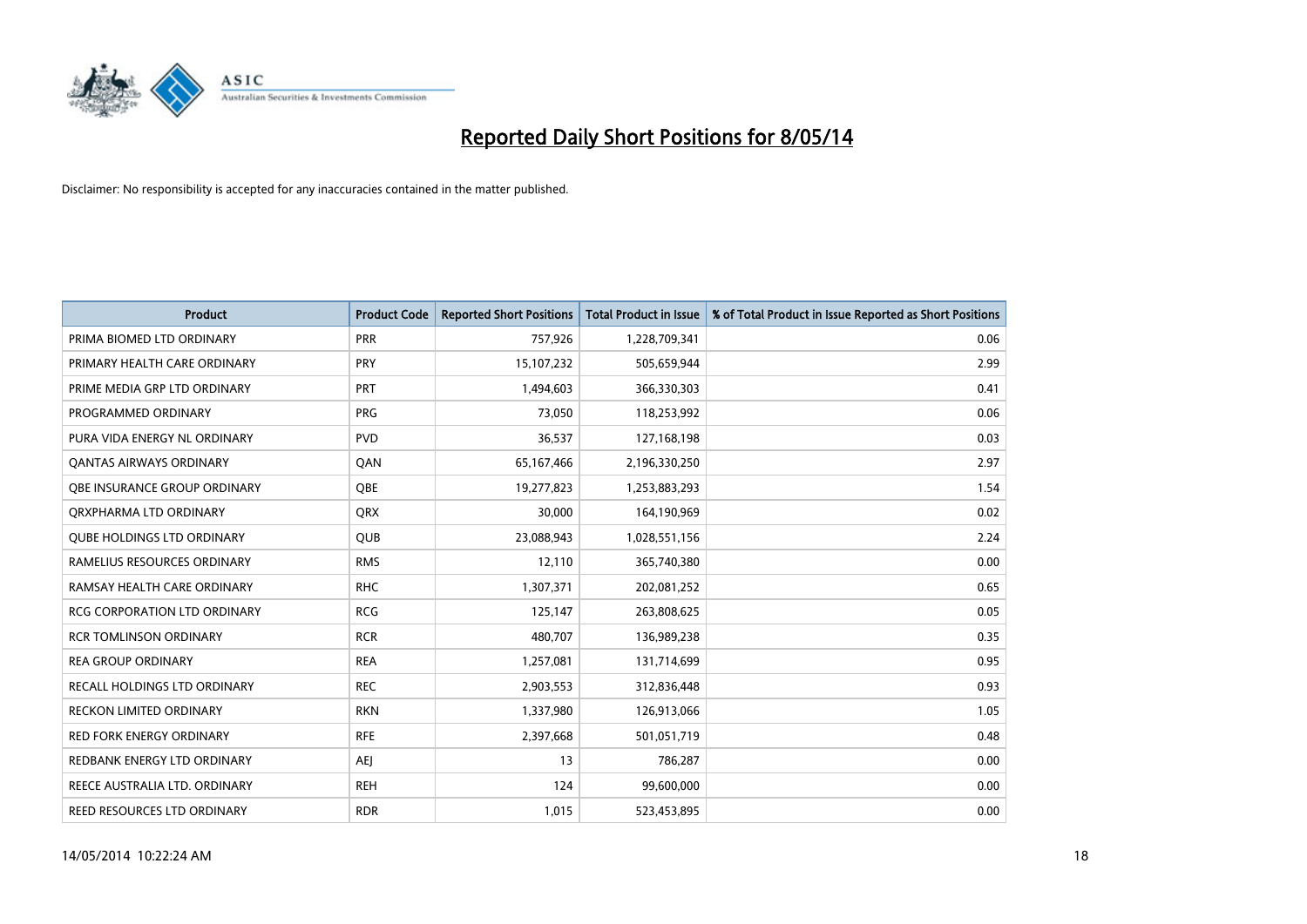

| <b>Product</b>                        | <b>Product Code</b> | <b>Reported Short Positions</b> | <b>Total Product in Issue</b> | % of Total Product in Issue Reported as Short Positions |
|---------------------------------------|---------------------|---------------------------------|-------------------------------|---------------------------------------------------------|
| <b>REGIS RESOURCES ORDINARY</b>       | <b>RRL</b>          | 26,135,690                      | 499,744,095                   | 5.23                                                    |
| RESMED INC CDI 10:1                   | <b>RMD</b>          | 36,721,271                      | 1,415,926,590                 | 2.59                                                    |
| <b>RESOLUTE MINING ORDINARY</b>       | <b>RSG</b>          | 10,632,055                      | 641,189,223                   | 1.66                                                    |
| <b>RESOURCE GENERATION ORDINARY</b>   | <b>RES</b>          | 1,220                           | 581,380,338                   | 0.00                                                    |
| <b>RETAIL FOOD GROUP ORDINARY</b>     | <b>RFG</b>          | 4,937,124                       | 144,868,508                   | 3.41                                                    |
| REX MINERALS LIMITED ORDINARY         | <b>RXM</b>          | 660,804                         | 220,519,784                   | 0.30                                                    |
| RIO TINTO LIMITED ORDINARY            | <b>RIO</b>          | 3,204,701                       | 435,758,720                   | 0.74                                                    |
| ROYAL WOLF HOLDINGS ORDINARY          | <b>RWH</b>          | 192,532                         | 100,387,052                   | 0.19                                                    |
| RUNGEPINCOCKMINARCO ORDINARY          | <b>RUL</b>          | 32,000                          | 141,358,550                   | 0.02                                                    |
| <b>RURALCO HOLDINGS ORDINARY</b>      | <b>RHL</b>          | 1,000                           | 77,291,069                    | 0.00                                                    |
| <b>RXP SERVICES LTD ORDINARY</b>      | <b>RXP</b>          | 57,000                          | 133,028,367                   | 0.04                                                    |
| SAI GLOBAL LIMITED ORDINARY           | SAI                 | 11,305,157                      | 210,793,906                   | 5.36                                                    |
| SALMAT LIMITED ORDINARY               | <b>SLM</b>          | 54                              | 159,812,799                   | 0.00                                                    |
| SAMSON OIL & GAS LTD ORDINARY         | SSN                 | 17,500,000                      | 2,837,738,013                 | 0.62                                                    |
| SANDFIRE RESOURCES ORDINARY           | <b>SFR</b>          | 1,000,633                       | 155,640,968                   | 0.64                                                    |
| SANTOS LTD ORDINARY                   | <b>STO</b>          | 6,646,753                       | 975,329,331                   | 0.68                                                    |
| SARACEN MINERAL ORDINARY              | <b>SAR</b>          | 488,955                         | 792,784,738                   | 0.06                                                    |
| SCA PROPERTY GROUP STAPLED SECURITIES | <b>SCP</b>          | 42,126,662                      | 648,628,320                   | 6.49                                                    |
| SEDGMAN LIMITED ORDINARY              | <b>SDM</b>          | 221,659                         | 227,059,277                   | 0.10                                                    |
| SEEK LIMITED ORDINARY                 | <b>SEK</b>          | 10,105,648                      | 340,384,875                   | 2.97                                                    |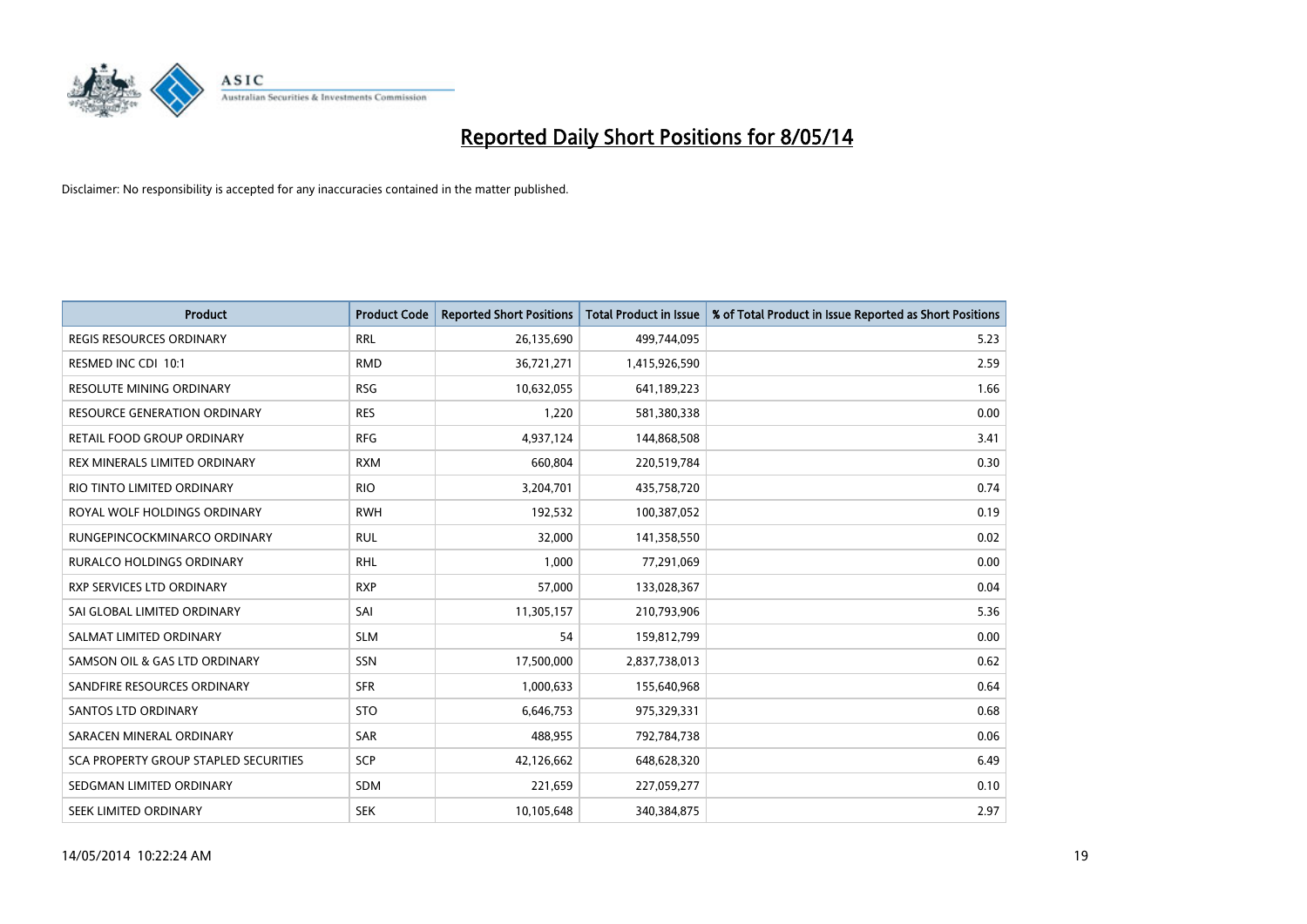

| <b>Product</b>                           | <b>Product Code</b> | <b>Reported Short Positions</b> | <b>Total Product in Issue</b> | % of Total Product in Issue Reported as Short Positions |
|------------------------------------------|---------------------|---------------------------------|-------------------------------|---------------------------------------------------------|
| SELECT HARVESTS ORDINARY                 | SHV                 | 20,044                          | 57,815,720                    | 0.03                                                    |
| SENEX ENERGY LIMITED ORDINARY            | <b>SXY</b>          | 8,427,116                       | 1,145,058,917                 | 0.74                                                    |
| SERVCORP LIMITED ORDINARY                | SRV                 | 37,129                          | 98,432,275                    | 0.04                                                    |
| SERVICE STREAM ORDINARY                  | <b>SSM</b>          | 30                              | 386,389,873                   | 0.00                                                    |
| SEVEN GROUP HOLDINGS ORDINARY            | <b>SVW</b>          | 403,001                         | 306,285,823                   | 0.13                                                    |
| SEVEN WEST MEDIA LTD ORDINARY            | <b>SWM</b>          | 2,732,162                       | 999,160,872                   | 0.27                                                    |
| SG FLEET GROUP LTD ORDINARY              | <b>SGF</b>          | 218,794                         | 242,691,826                   | 0.09                                                    |
| SIGMA PHARMACEUTICAL ORDINARY            | <b>SIP</b>          | 10,362,551                      | 1,125,026,719                 | 0.92                                                    |
| SILEX SYSTEMS ORDINARY                   | <b>SLX</b>          | 2,881,109                       | 170,367,734                   | 1.69                                                    |
| SILVER CHEF LIMITED ORDINARY             | <b>SIV</b>          | 123,900                         | 29,333,629                    | 0.42                                                    |
| SILVER LAKE RESOURCE ORDINARY            | <b>SLR</b>          | 25,145,932                      | 503,233,971                   | 5.00                                                    |
| SIMS METAL MGMT LTD ORDINARY             | SGM                 | 12,238,428                      | 204,468,597                   | 5.99                                                    |
| SINGAPORE TELECOMM. CHESS DEPOSITARY INT | SGT                 | 11,304,898                      | 144,402,021                   | 7.83                                                    |
| SINO GAS ENERGY ORDINARY                 | <b>SEH</b>          | 2,308,748                       | 1,530,457,040                 | 0.15                                                    |
| SIRIUS RESOURCES NL ORDINARY             | <b>SIR</b>          | 11,902,671                      | 261,980,167                   | 4.54                                                    |
| SIRTEX MEDICAL ORDINARY                  | <b>SRX</b>          | 49,732                          | 56,108,439                    | 0.09                                                    |
| SKILLED GROUP LTD ORDINARY               | <b>SKE</b>          | 1,833,843                       | 235,254,496                   | 0.78                                                    |
| SKY NETWORK ORDINARY                     | <b>SKT</b>          | 74,125                          | 389,139,785                   | 0.02                                                    |
| SKYCITY ENT GRP LTD ORDINARY             | <b>SKC</b>          | 223,410                         | 582,088,094                   | 0.04                                                    |
| <b>SLATER &amp; GORDON ORDINARY</b>      | SGH                 | 5,913,059                       | 204,338,625                   | 2.89                                                    |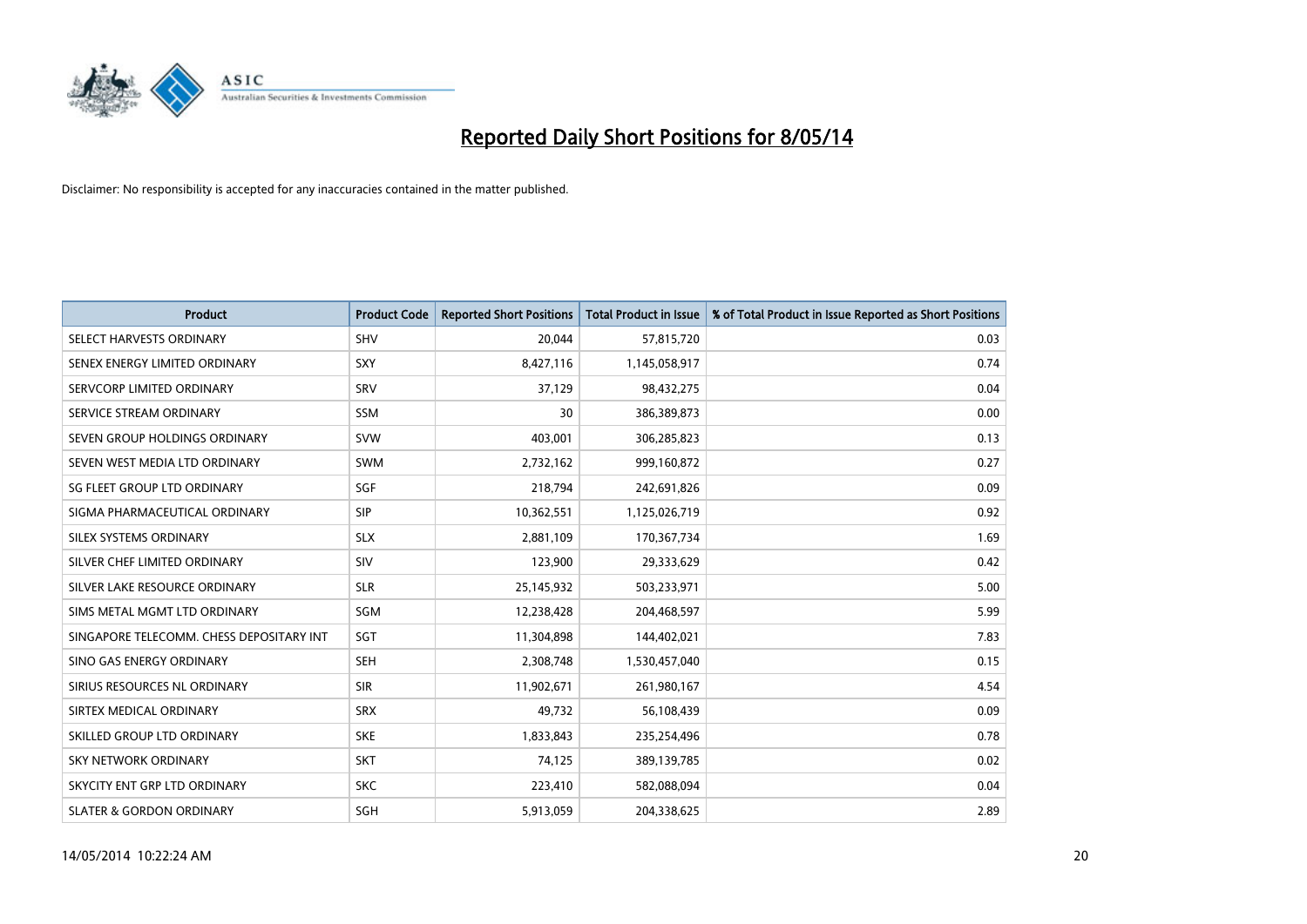

| <b>Product</b>                           | <b>Product Code</b> | <b>Reported Short Positions</b> | <b>Total Product in Issue</b> | % of Total Product in Issue Reported as Short Positions |
|------------------------------------------|---------------------|---------------------------------|-------------------------------|---------------------------------------------------------|
| SMS MANAGEMENT, ORDINARY                 | <b>SMX</b>          | 1,959,352                       | 70,099,763                    | 2.80                                                    |
| SONIC HEALTHCARE ORDINARY                | <b>SHL</b>          | 3,163,870                       | 400,811,556                   | 0.79                                                    |
| SOUL PATTINSON (W.H) ORDINARY            | SOL                 | 317                             | 239,395,320                   | 0.00                                                    |
| SOUTH BOULDER MINES ORDINARY             | <b>STB</b>          | 1                               | 129,127,826                   | 0.00                                                    |
| SP AUSNET STAPLED SECURITIES             | SPN                 | 56,707,690                      | 3,386,607,080                 | 1.67                                                    |
| SPARK INFRASTRUCTURE STAPLED US PROHIBT. | SKI                 | 37,680,167                      | 1,326,734,264                 | 2.84                                                    |
| SPDR 200 FUND ETF UNITS                  | <b>STW</b>          | 41,000                          | 45,026,368                    | 0.09                                                    |
| SPDR 200 RESOURCES ETF UNITS             | <b>OZR</b>          | 188                             | 1,601,962                     | 0.01                                                    |
| SPDR SMALL ORDS ETF UNITS                | SSO                 | 121,676                         | 801,304                       | 15.18                                                   |
| SPECIALTY FASHION ORDINARY               | <b>SFH</b>          | 1,961                           | 192,236,121                   | 0.00                                                    |
| ST BARBARA LIMITED ORDINARY              | SBM                 | 28,623,887                      | 488,074,077                   | 5.86                                                    |
| STARPHARMA HOLDINGS ORDINARY             | SPL                 | 15,521,481                      | 284,664,680                   | 5.45                                                    |
| STEADFAST GROUP LTD ORDINARY             | <b>SDF</b>          | 1,918,449                       | 501,638,307                   | 0.38                                                    |
| STH CRS ELECT ENGNR ORDINARY             | <b>SXE</b>          | 19,573                          | 161,523,130                   | 0.01                                                    |
| STHN CROSS MEDIA ORDINARY                | <b>SXL</b>          | 14,944,965                      | 705,246,986                   | 2.12                                                    |
| STOCKLAND UNITS/ORD STAPLED              | SGP                 | 15,301,250                      | 2,326,978,560                 | 0.66                                                    |
| STRAITS RES LTD. ORDINARY                | SRQ                 | 28,747                          | 1,217,730,293                 | 0.00                                                    |
| STW COMMUNICATIONS ORDINARY              | SGN                 | 1,130,496                       | 403,828,512                   | 0.28                                                    |
| SUNCORP GROUP LTD ORDINARY               | <b>SUN</b>          | 10,867,971                      | 1,286,600,980                 | 0.84                                                    |
| SUNDANCE ENERGY ORDINARY                 | <b>SEA</b>          | 11,830,039                      | 547,384,195                   | 2.16                                                    |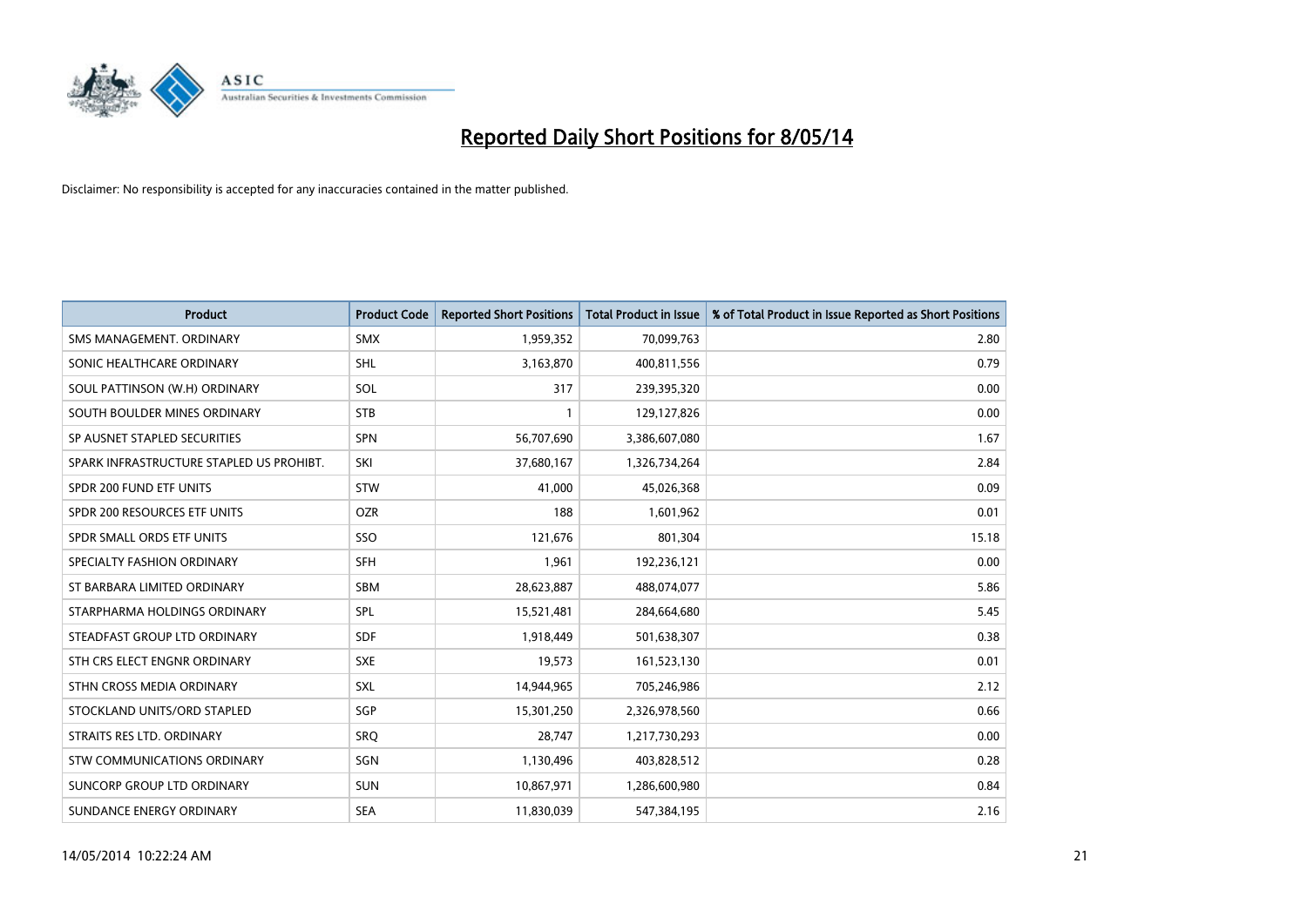

| <b>Product</b>                      | <b>Product Code</b> | <b>Reported Short Positions</b> | <b>Total Product in Issue</b> | % of Total Product in Issue Reported as Short Positions |
|-------------------------------------|---------------------|---------------------------------|-------------------------------|---------------------------------------------------------|
| SUNDANCE RESOURCES ORDINARY         | <b>SDL</b>          | 86,926,676                      | 3,079,369,367                 | 2.82                                                    |
| SUNLAND GROUP LTD ORDINARY          | <b>SDG</b>          | 106,694                         | 181,710,087                   | 0.06                                                    |
| SUPER RET REP LTD ORDINARY          | <b>SUL</b>          | 3,961,128                       | 196,731,620                   | 2.01                                                    |
| SYD AIRPORT STAPLED US PROHIBIT.    | <b>SYD</b>          | 15,467,369                      | 2,216,216,041                 | 0.70                                                    |
| SYRAH RESOURCES ORDINARY            | <b>SYR</b>          | 5,751,674                       | 162,475,614                   | 3.54                                                    |
| TABCORP HOLDINGS LTD ORDINARY       | <b>TAH</b>          | 17,378,225                      | 762,954,019                   | 2.28                                                    |
| <b>TANAMI GOLD NL ORDINARY</b>      | <b>TAM</b>          |                                 | 1,175,097,046                 | 0.00                                                    |
| TAP OIL LIMITED ORDINARY            | <b>TAP</b>          | 34,591                          | 242,237,221                   | 0.01                                                    |
| TASSAL GROUP LIMITED ORDINARY       | <b>TGR</b>          | 52,049                          | 146,507,029                   | 0.04                                                    |
| <b>TATTS GROUP LTD ORDINARY</b>     | <b>TTS</b>          | 11,648,593                      | 1,434,447,341                 | 0.81                                                    |
| <b>TECHNOLOGY ONE ORDINARY</b>      | <b>TNE</b>          | 307,247                         | 307,751,455                   | 0.10                                                    |
| <b>TELECOM CORPORATION ORDINARY</b> | <b>TEL</b>          | 8,477,662                       | 1,828,530,844                 | 0.46                                                    |
| TELSTRA CORPORATION. ORDINARY       | <b>TLS</b>          | 22,536,200                      | 12,443,074,357                | 0.18                                                    |
| TEN NETWORK HOLDINGS ORDINARY       | <b>TEN</b>          | 162,200,059                     | 2,630,984,596                 | 6.16                                                    |
| TERANGA GOLD CORP CDI 1:1           | <b>TGZ</b>          | 277,247                         | 101,778,769                   | 0.27                                                    |
| TFS CORPORATION LTD ORDINARY        | <b>TFC</b>          | 889,807                         | 282,157,408                   | 0.32                                                    |
| THE REJECT SHOP ORDINARY            | <b>TRS</b>          | 2,855,022                       | 28,826,248                    | 9.90                                                    |
| TIGER RESOURCES ORDINARY            | <b>TGS</b>          | 680,019                         | 838,897,617                   | 0.08                                                    |
| TITAN ENERGY SERVICE ORDINARY       | <b>TTN</b>          | 5,446                           | 49,021,963                    | 0.01                                                    |
| TOLL HOLDINGS LTD ORDINARY          | <b>TOL</b>          | 31,219,293                      | 717,133,875                   | 4.35                                                    |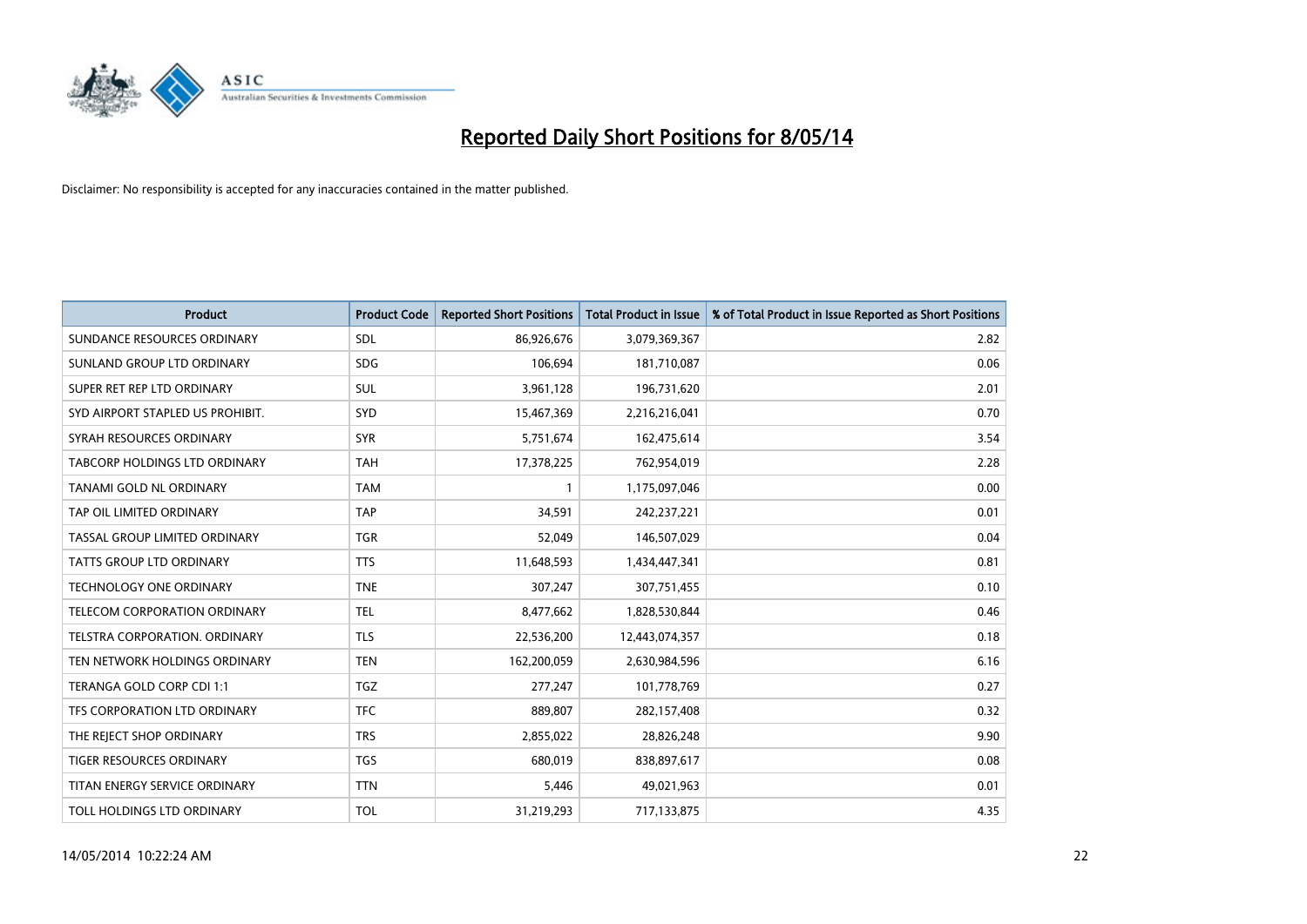

| <b>Product</b>                        | <b>Product Code</b> | <b>Reported Short Positions</b> | <b>Total Product in Issue</b> | % of Total Product in Issue Reported as Short Positions |
|---------------------------------------|---------------------|---------------------------------|-------------------------------|---------------------------------------------------------|
| TOX FREE SOLUTIONS ORDINARY           | <b>TOX</b>          | 3,030,507                       | 133,252,359                   | 2.27                                                    |
| TPG TELECOM LIMITED ORDINARY          | <b>TPM</b>          | 7,993,416                       | 793,808,141                   | 1.01                                                    |
| <b>TRADE ME GROUP ORDINARY</b>        | <b>TME</b>          | 1,478,291                       | 396,548,005                   | 0.37                                                    |
| TRANSFIELD SERVICES ORDINARY          | <b>TSE</b>          | 40,106,269                      | 512,457,716                   | 7.83                                                    |
| TRANSPACIFIC INDUST, ORDINARY         | <b>TPI</b>          | 14,535,454                      | 1,578,786,704                 | 0.92                                                    |
| TRANSURBAN GROUP TRIPLE STAPLED SEC.  | <b>TCL</b>          | 7,349,473                       | 1,491,855,200                 | 0.49                                                    |
| <b>TREASURY GROUP ORDINARY</b>        | <b>TRG</b>          | 15,747                          | 23,070,755                    | 0.07                                                    |
| TREASURY WINE ESTATE ORDINARY         | <b>TWE</b>          | 54,011,066                      | 648,937,948                   | 8.32                                                    |
| TROY RESOURCES LTD ORDINARY           | <b>TRY</b>          | 3,331,097                       | 195,034,997                   | 1.71                                                    |
| TWENTY-FIRST FOX INC A NON-VOTING CDI | <b>FOXLV</b>        | 500,000                         | 4,437,262                     | 11.27                                                   |
| TWENTY-FIRST FOX INC B VOTING CDI     | <b>FOX</b>          | 10,108                          | 135,666,441                   | 0.01                                                    |
| UGL LIMITED ORDINARY                  | UGL                 | 17,783,390                      | 166,511,240                   | 10.68                                                   |
| UNILIFE CORPORATION CDI 6:1           | <b>UNS</b>          | 156,639                         | 259,710,264                   | 0.06                                                    |
| US MASTERS RES FUND ORDINARY UNITS    | <b>URF</b>          | 27                              | 263,972,915                   | 0.00                                                    |
| UXC LIMITED ORDINARY                  | <b>UXC</b>          | 3,086,492                       | 321,271,353                   | 0.96                                                    |
| VEDA GROUP LTD ORDINARY               | <b>VED</b>          | 6,578,099                       | 842,055,406                   | 0.78                                                    |
| VILLAGE ROADSHOW LTD ORDINARY         | <b>VRL</b>          | 1,673,122                       | 159,498,988                   | 1.05                                                    |
| <b>VIRGIN AUS HLDG LTD ORDINARY</b>   | <b>VAH</b>          | 52,312,672                      | 3,514,825,734                 | 1.49                                                    |
| <b>VIRTUS HEALTH LTD ORDINARY</b>     | <b>VRT</b>          | 3,333,823                       | 79,722,678                    | 4.18                                                    |
| VISION EYE INSTITUTE ORDINARY         | <b>VEI</b>          | 196,556                         | 161,017,230                   | 0.12                                                    |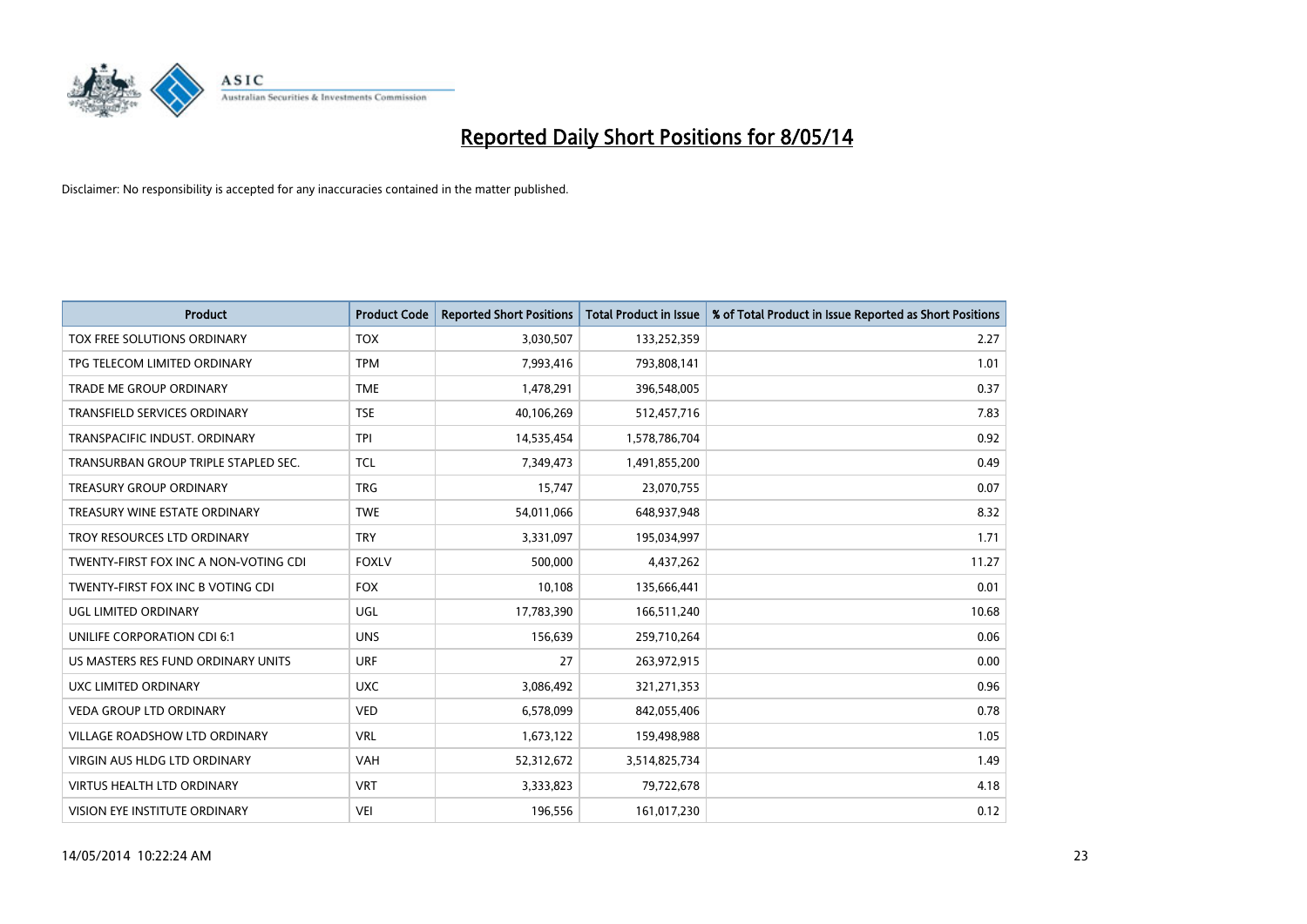

| <b>Product</b>                       | <b>Product Code</b> | <b>Reported Short Positions</b> | <b>Total Product in Issue</b> | % of Total Product in Issue Reported as Short Positions |
|--------------------------------------|---------------------|---------------------------------|-------------------------------|---------------------------------------------------------|
| <b>VOCATION LTD ORDINARY</b>         | <b>VET</b>          | 11,696,482                      | 200,000,000                   | 5.85                                                    |
| <b>VOCUS COMMS LTD ORDINARY</b>      | <b>VOC</b>          | 565,953                         | 92,834,500                    | 0.61                                                    |
| <b>WATPAC LIMITED ORDINARY</b>       | <b>WTP</b>          | 3,929                           | 186,489,922                   | 0.00                                                    |
| WEBJET LIMITED ORDINARY              | <b>WEB</b>          | 2,554,164                       | 79,397,959                    | 3.22                                                    |
| <b>WESFARMERS LIMITED ORDINARY</b>   | <b>WES</b>          | 6,544,097                       | 1,143,274,951                 | 0.57                                                    |
| WESTERN AREAS LTD ORDINARY           | <b>WSA</b>          | 19,681,274                      | 232,310,014                   | 8.47                                                    |
| WESTERN DESERT RES. ORDINARY         | <b>WDR</b>          | 6,005,125                       | 620,049,919                   | 0.97                                                    |
| WESTFIELD GROUP ORD/UNIT STAPLED SEC | <b>WDC</b>          | 5,836,083                       | 2,113,501,814                 | 0.28                                                    |
| WESTFIELD RETAIL TST UNIT STAPLED    | <b>WRT</b>          | 13,649,767                      | 2,979,214,029                 | 0.46                                                    |
| WESTPAC BANKING CORP ORDINARY        | <b>WBC</b>          | 24,088,102                      | 3,109,048,309                 | 0.77                                                    |
| WHITE ENERGY COMPANY ORDINARY        | <b>WEC</b>          | 40,000                          | 322,974,494                   | 0.01                                                    |
| <b>WHITEHAVEN COAL ORDINARY</b>      | <b>WHC</b>          | 63,098,710                      | 1,025,692,710                 | 6.15                                                    |
| WINDIMURRA VANADIUM ORDINARY         | <b>WVL</b>          | 20,461                          | 19,284,366                    | 0.11                                                    |
| WOODSIDE PETROLEUM ORDINARY          | <b>WPL</b>          | 7,369,559                       | 823,910,657                   | 0.89                                                    |
| WOOLWORTHS LIMITED ORDINARY          | <b>WOW</b>          | 7,242,350                       | 1,254,687,554                 | 0.58                                                    |
| WORLEYPARSONS LTD ORDINARY           | <b>WOR</b>          | 4,774,896                       | 243,480,720                   | 1.96                                                    |
| WOTIF.COM HOLDINGS ORDINARY          | <b>WTF</b>          | 10,514,806                      | 211,736,244                   | 4.97                                                    |
| <b>XERO LTD ORDINARY</b>             | <b>XRO</b>          | 25,000                          | 127,610,312                   | 0.02                                                    |
| YANCOAL AUST LTD ORDINARY            | YAL                 | 368                             | 994,216,659                   | 0.00                                                    |
| YOWIE GROUP ORDINARY                 | <b>YOW</b>          | 54,267                          | 93,464,870                    | 0.06                                                    |